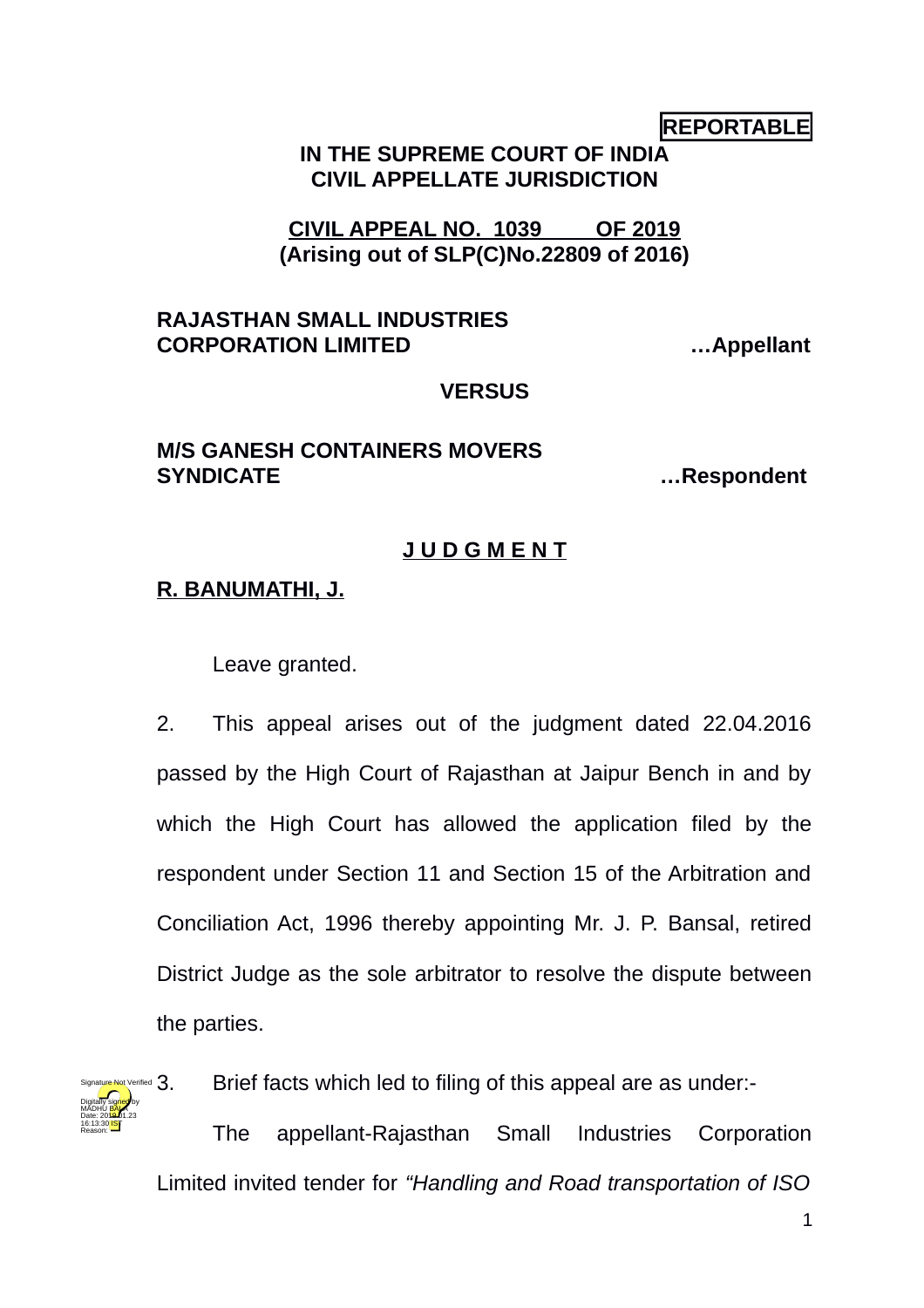*containers and Cargo between Inland container Depots at Jaipur, Jodhpur and Ports."* Respondent-Contractor participated in the said tender and Letter of Intent was issued in favour of the respondent-Contractor on 21.01.2000. The agreement was executed on 28.01.2000 between the parties. Initially, the contract period was of three years; but it was extended for another two years from 31.01.2003 by consent of both the parties. Dispute arose between the parties regarding imposition of transit penalty by the appellant upon the respondent for delay in transportation of containers, non-payment of handling charges of containers for various period of time and several other disputes. The terms of the contract Clause 4.20.1 of Schedule-4 (General Conditions) provided for arbitration by the Managing Director himself or his or her nominee for the sole arbitration. The respondent-Contractor requested for appointment of the arbitrator in terms of Clause 4.20.1 of Schedule-4 (General Conditions). One I.C. Shrivastava, IAS (Retd.) was appointed as the sole arbitrator on 21.02.2005. Since the progress of the sole arbitrator was not satisfactory in disposing the matter, the said sole arbitrator was removed on 26.03.2009 and in his place, Chairman-cum-Managing Director of the appellant-Corporation was appointed to act as the sole arbitrator by the consent of both the parties.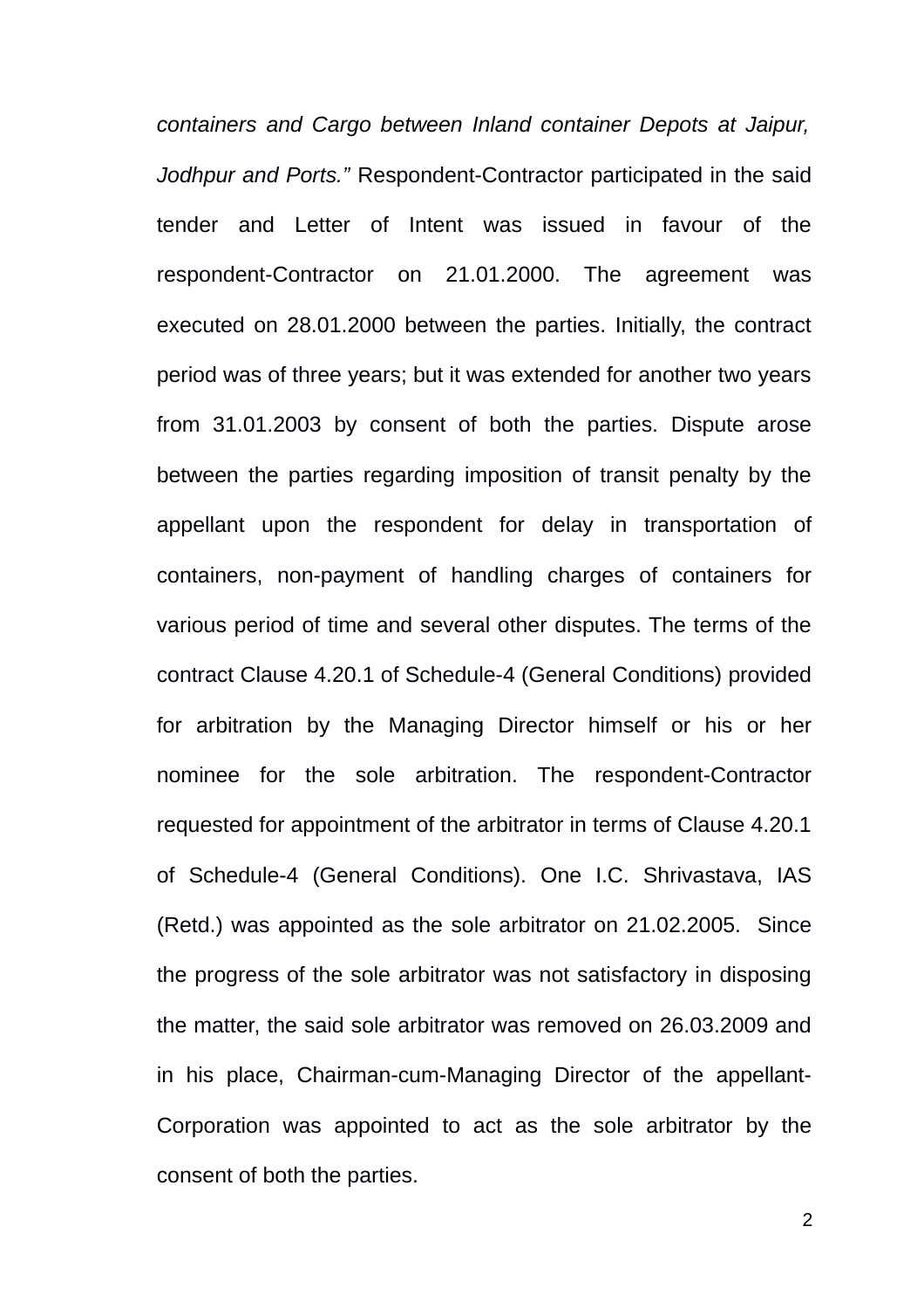4. For one reason or other, the arbitration proceedings could not be concluded. According to the appellant, the matter was adjourned repeatedly *vide* orders of the Arbitral Tribunal dated 10.02.2010, 11.02.2010, 15.02.2010, 18.02.2010 and 10.03.2010 as no one appeared on behalf of the respondent-Contractor. On 16.03.2010, the respondent raised its doubts regarding impartiality of the newly appointed sole arbitrator. The sole arbitrator passed the order dated 06.04.2010 stating that the agreement Clause 4.20.1 of Schedule-4 (General Conditions) provides for arbitration by the Chairman-cum-Managing Director of the Corporation or his nominee and that only at the joint request of both the parties, the Chairman-cum-Managing Director has taken up the arbitration to resolve the dispute between the parties. The proceedings further continued fixing date of hearing on various dates till 17.08.2011.

5. On 07.02.2013, the respondent-Contractor sent a legal notice to the appellant stating that even after so many requests, the sole arbitrator has not passed the award and called upon the appellant to pay the amount of Rs.3,90,81,602/- said to have been settled, along with the statutory interest within one month. The appellant sent a reply dated 19.03.2013 stating that since the Chairman-cum-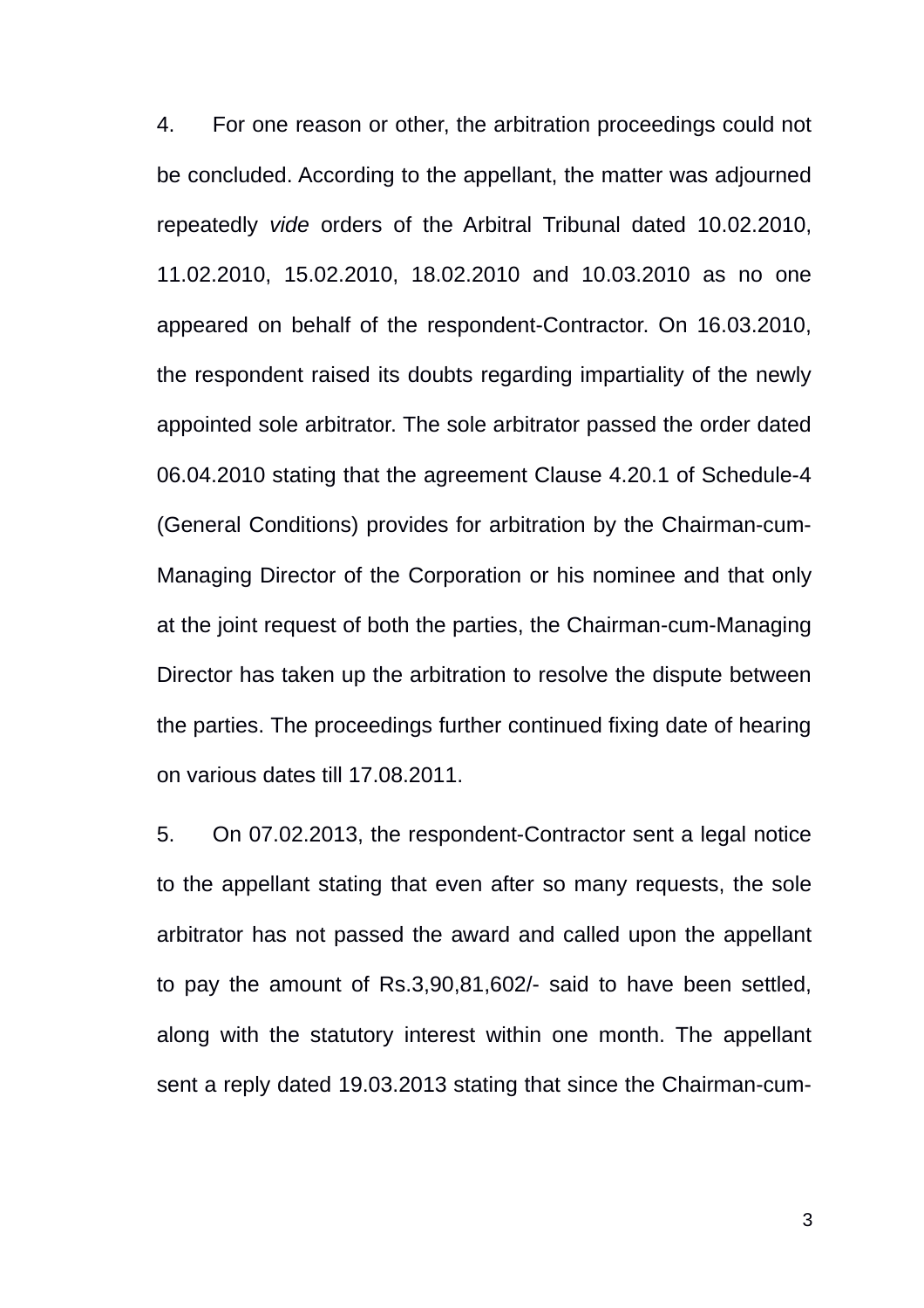Managing Director has been transferred, award could not be passed and there is no question of payment to the respondent-Contractor.

6. On 13.05.2015, the respondent-Contractor filed an application under Section 11(6) and Section 15 of the Arbitration and Conciliation Act, 1996 before the High Court seeking for appointment of an independent arbitrator for adjudication of dispute between the appellant and the respondent in respect of agreement dated 28.01.2000. On 18.12.2015, it was brought to the notice of the arbitrator that an arbitration application has been filed before the High Court. On 05.01.2016, the Arbitral Tribunal adjourned the matter to 13.01.2016 as a last opportunity of hearing to the parties. On 13.01.2016, the arbitrator rejected the application of the respondent-Contractor and his request to adjourn the matter till hearing and final disposal of the arbitration application pending before the High Court and held that the arbitration proceedings would be finalized on the basis of available facts and therefore, adjourned the matter to 21.01.2016. The sole arbitrator passed an *ex-parte* award on 21.01.2016.

7. The High Court vide impugned order allowed the arbitration application thereby appointing Mr. J.P. Bansal (Retd.), District Judge as the sole arbitrator. The High Court held that the respondent-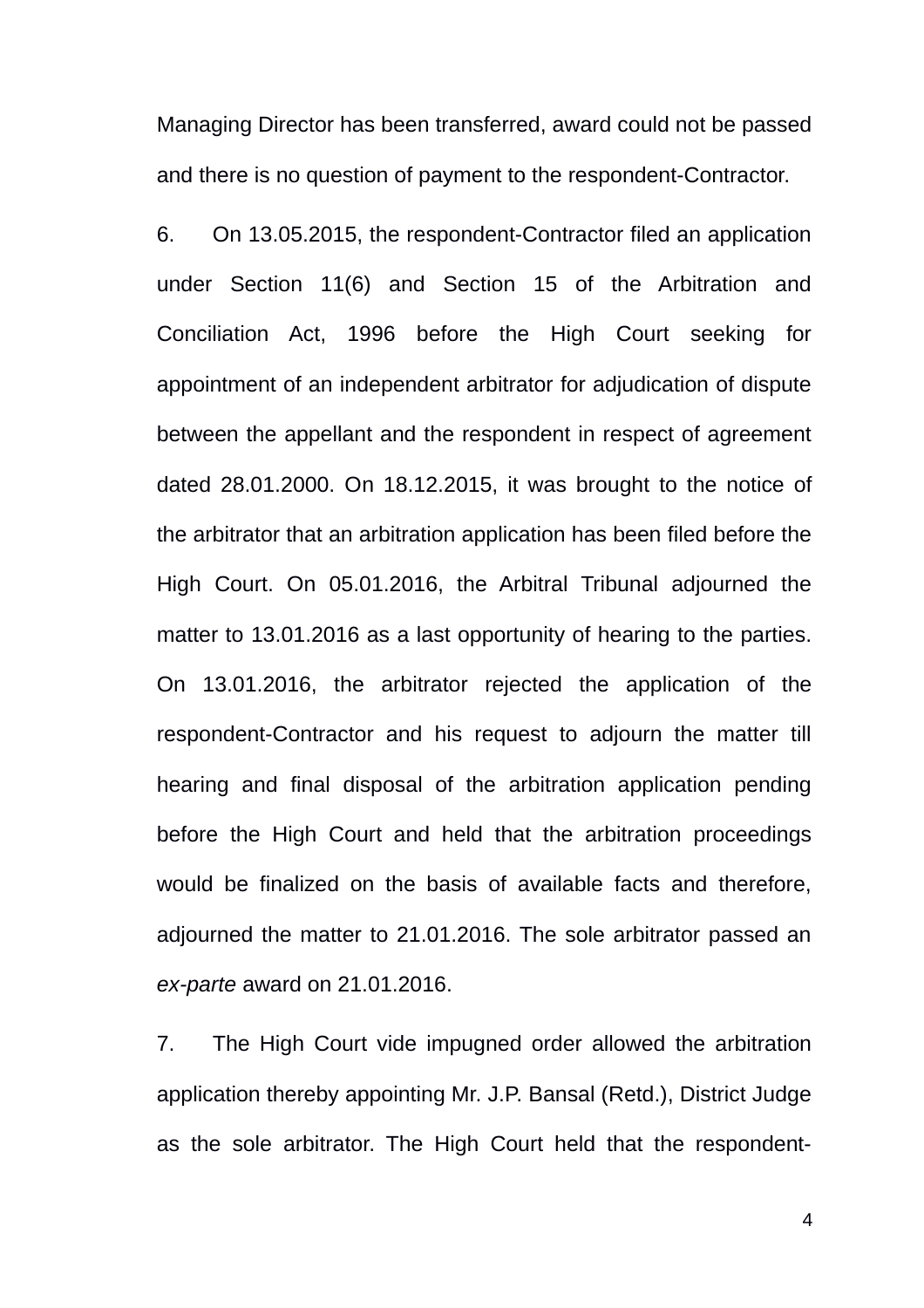Contractor had to approach the High Court due to prolongation of the matter before the sole arbitrator who kept on changing one after another and only after the notice of the arbitration petition was served upon the appellant-Corporation, the arbitrator speeded up the proceedings and the *ex-parte* award was passed on 21.01.2016 without hearing the respondent-Contractor. The High Court was of the view that the arbitrator hurried up to conclude the proceedings with a view to frustrate the arbitration application.

8. Mr. A.D.N. Rao, learned counsel for the appellant-Corporation submitted that the High Court erred in not keeping in view of Clause 4.20.1 of Schedule-4 (General Conditions) that the respondent could not have moved the application under Section 11 and Section 15 of the Arbitration and Conciliation Act, 1996 in the light of the agreement between the parties and the competence of the arbitral tribunal to adjudicate the dispute between the parties. It was further submitted that though the arbitrator was ready to proceed with the matter, the arbitrator could not make progress since the respondent was either not present or continually taking adjournments and when the arbitrator was proceeding with the matter in right earnest, the respondent could not have approached the High Court seeking appointment of an arbitrator. It was urged that in the light of the fact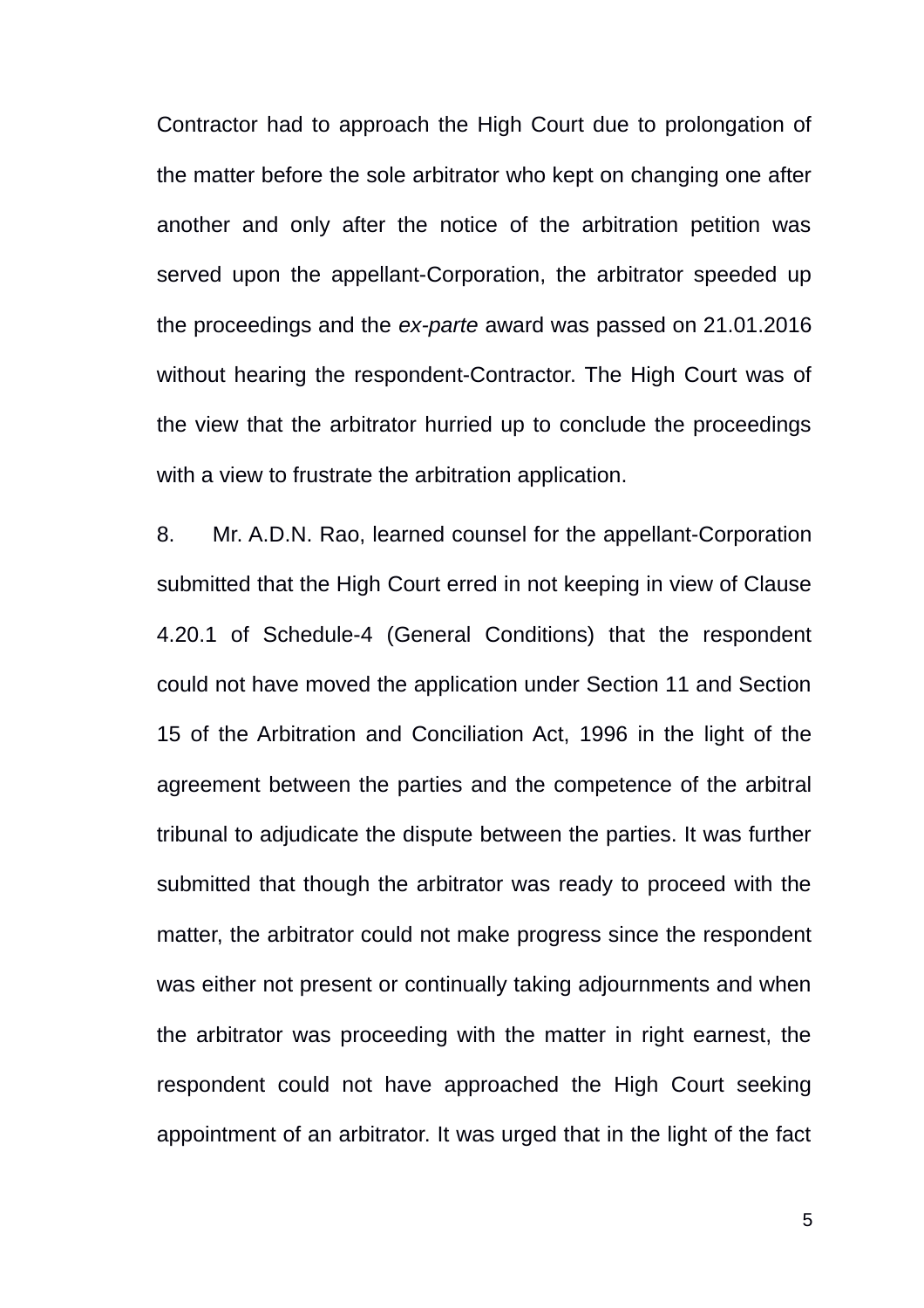that a final arbitral award has been passed by the arbitral tribunal, the respondent could only challenge the same by way of an appeal under Section 34 of the Arbitration and Conciliation Act, 1996 and the impugned order of the High Court is liable to be set aside.

9. Ms. Mishra, learned counsel for the respondent-Contractor submitted that in view of Section 12 of the Arbitration and Conciliation (Amendment) Act, 2015, if the arbitrator is an employee/advisor or has any past or present business relation or being the Manager/Director then he cannot be appointed as an arbitrator and not qualified to decide the dispute and therefore, the High Court has rightly appointed the fresh independent arbitrator. It was submitted that the disqualification of the person to hold the post of an arbitrator as enumerated in Seventh Schedule of Arbitration and Conciliation (Amendment) Act, 2015 is a legal right conferred upon the respondent-Contractor and there cannot be any promissory estoppel against the statute by alleging that in the agreement dated 28.01.2000, the respondent agreed that the dispute and differences shall be referred to the Managing Director himself or his nominee for the sole arbitration. Placing reliance upon *Union of India and Others v. Uttar Pradesh State Bridge Corporation Limited* (2015) 2 SCC 52, it was contended that when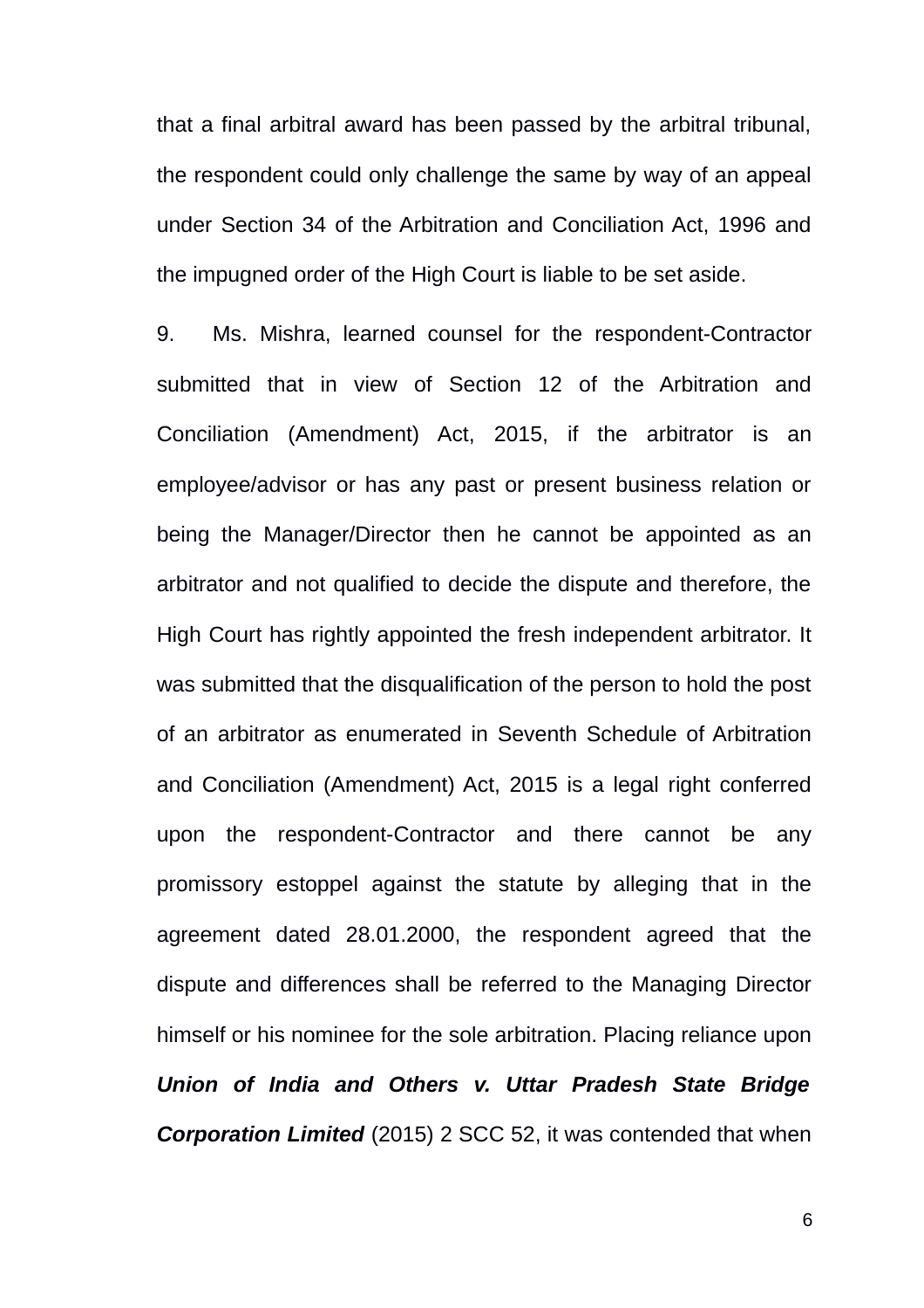there is failure on the part of the arbitral tribunal to act and unable to perform its functions, it is open to a party to the arbitration proceedings to approach the court for termination of the mandate of the arbitrator and seek appointment of the substitute arbitrator. The learned counsel for the respondent further submitted that in the present case, since for a long period of about ten years, no award has been passed and that the arbitrators were kept on changing for one reason or other, the respondent was justified in approaching the High Court for substitution or appointment of fresh arbitrator. It was submitted that only after the respondent approached the High Court, the proceedings were accelerated and award came to be passed.

10. We have carefully considered the contentions of both the parties and perused the impugned judgment and materials on record. The following points arise for consideration:-

- In the light of the proceedings before the sole arbitrator on various dates and when the proceedings before the arbitrator was pending, whether the respondent was right in filing arbitration petition approaching the High Court under Section 11 and Section 15 of the Arbitration Act, 1996 for appointment of a substitute arbitrator?
- When by virtue of arbitration agreement Clause 4.20.1 of Schedule-4 (General Conditions), parties have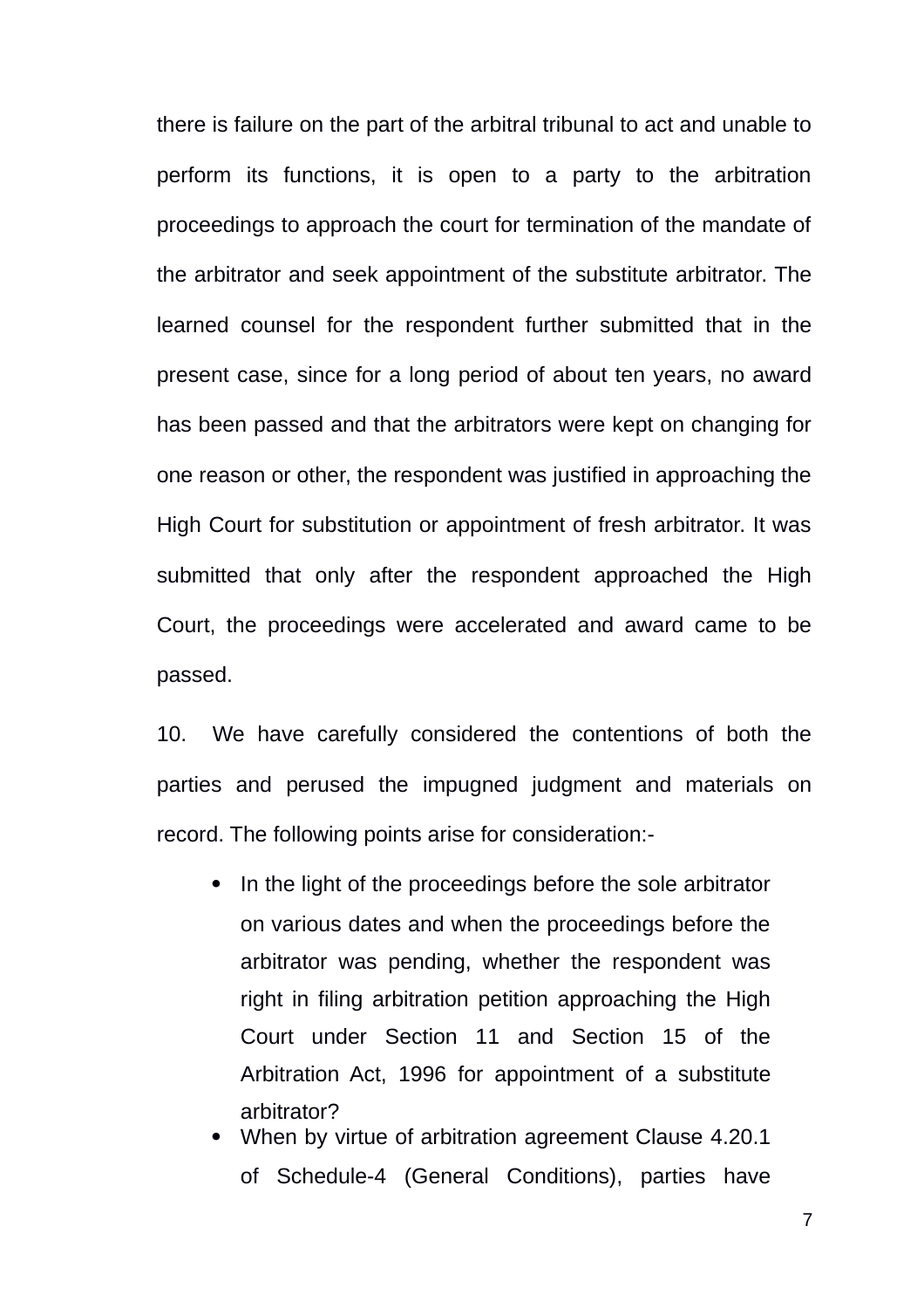agreed that the dispute, differences between the parties to be resolved by the Managing Director or his nominee, whether the High Court was right in deviating from the terms of the agreement between the parties and appointing an independent Arbitrator?

- Whether by virtue of Section 12 of the Arbitration and Conciliation (Amendment) Act, 2015, the Chairmancum-Managing Director has become ineligible to act as the arbitrator?
- Whether the High Court was right in terminating the mandate of the arbitrator whom the parties have agreed and appointing substitute arbitrator on the ground that there was delay in passing the award?

11. **In deviation from the terms of the agreement, whether the respondent was right in filing arbitration petition under Section**

**11 of the Arbitration Act:-** Admittedly, the parties entered into an agreement dated 28.01.2000 for handling on road transportation of ISO containers and cargo between the Inland Container Depot at Jaipur, Jodhpur and Ports. The agreement was to remain in force for a period of three years starting from 10.04.2000. The abovementioned agreement was extended for another period of two years starting from 31.01.2003. Clause 4.20.1 of Schedule-4 (General Conditions) provided for arbitration which reads as follows:-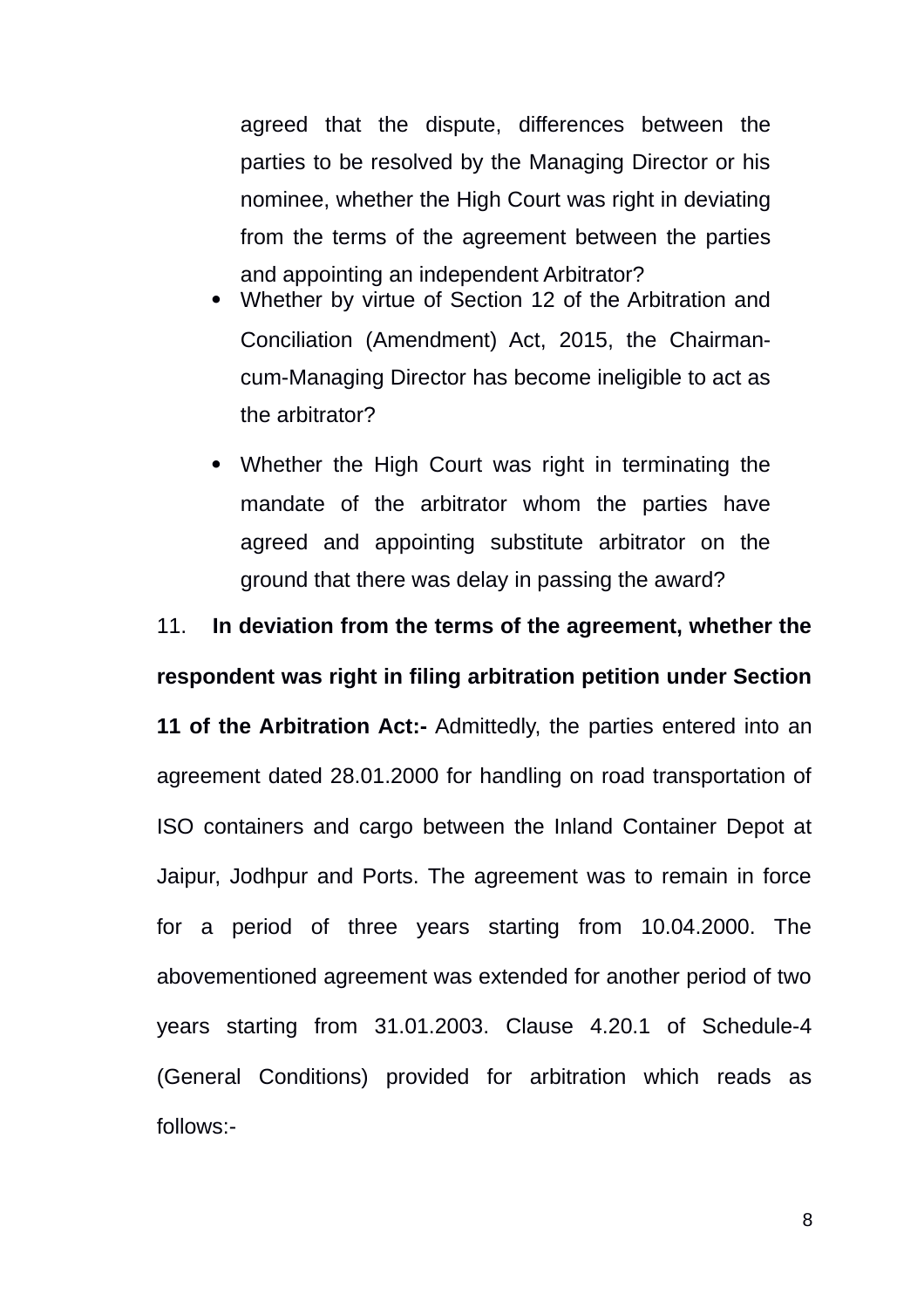"4.20.1 All disputes and difference arising out of or in any way concerning this Contract, shall be referred to the Managing Director himself, herself or his or her nominees for the sole arbitration. There will be no objection to any such appointment on the ground that the person so appointed is an employee of the Corporation, that he has dealt with the matters to which the contract relates and that in the course of his duties. As such arbitration shall be final and binding on the parties to the contract. If the person to whom the matter was originally referred to for arbitration becomes unable to function on account of vacation of office, transfer, resignation, retirement from services, suspension or for any other reason, whatsoever, the Managing Director shall nominate another person to take over his function as soon as possible. Such person shall proceed further from the stage where the matter was left by his predecessor. The arbitrator shall give reasons for the award."

12. In order to appreciate the points, it is necessary to refer to the details of various proceedings before the arbitrator, before the respondent-Contractor approached the High Court. In terms of Clause 4.20.1, I.C. Shrivastava, IAS (Retd.) was appointed as sole arbitrator by order dated 21.02.2005. Since the progress of the arbitration proceedings before the said arbitrator was not satisfactory, *vide* order No.RSIC/Legal/08-09/23999-24001 dated 26.03.2009, appointment of I.C. Shrivastava, IAS (Retd.) as arbitrator was withdrawn. Since records were not received from the said arbitrator, an order was passed on 13.08.2009 in the presence of both the parties, wherein it was agreed that the records of the case are to be reconstructed and by the same order, it was decided to request Additional Chief Secretary (SSI), Rukmani Haldea, IAS to be the sole arbitrator. However, subsequently by the consent of both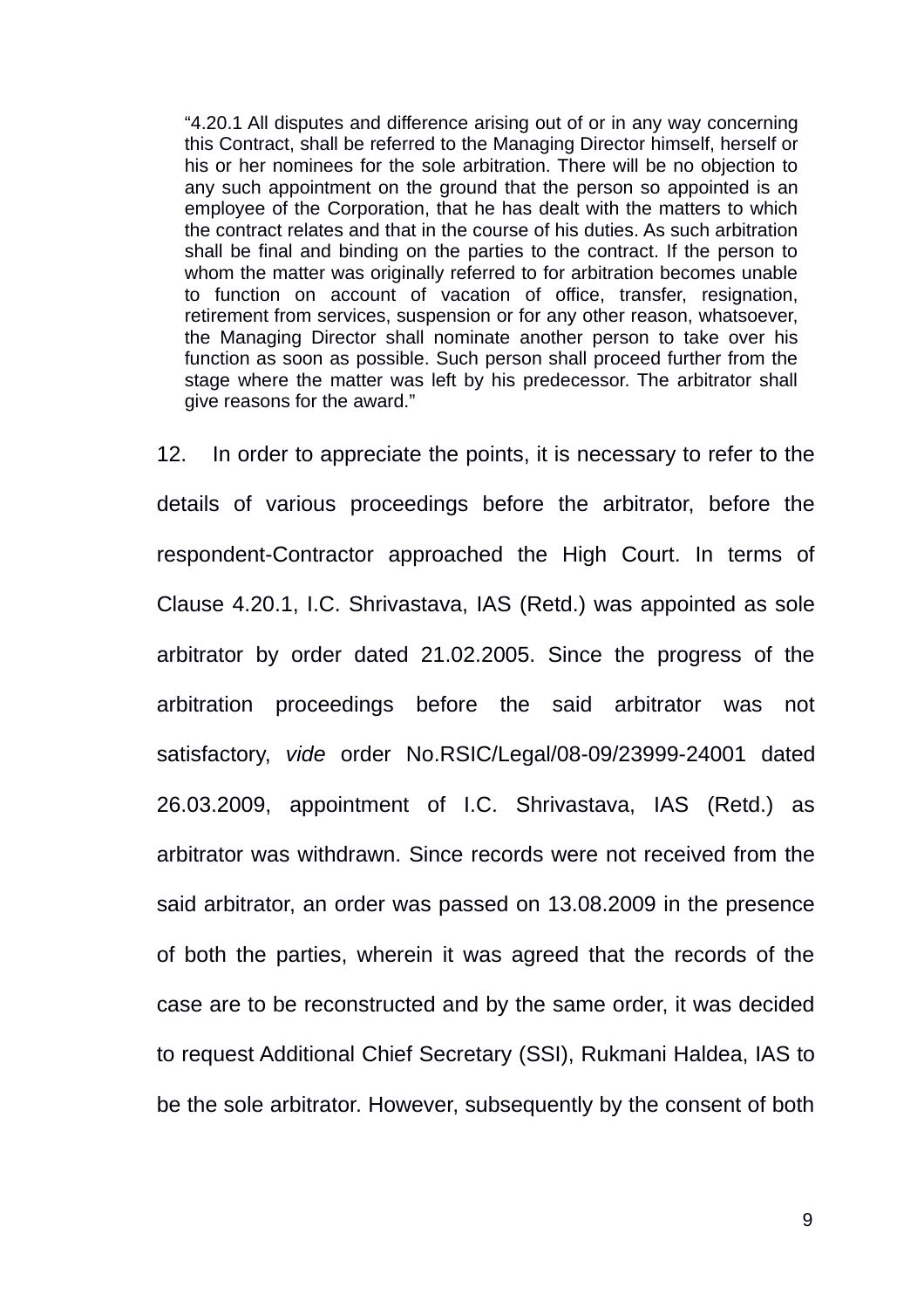the parties Chairman-cum-MD of the appellant-Corporation was appointed as the sole arbitrator.

13. The matter was adjourned before the arbitral tribunal on 24.11.2009 and 30.11.2009 and other dates. It is seen from the order of the arbitral tribunal dated 08.01.2010, the earlier arbitrator was requested number of times to handover the records connected with the case; but he had not handed over the records and therefore, parties were advised to exchange records so that the proceedings could begin and the matter was adjourned. In the subsequent hearing on 25.01.2010, both the parties were represented by their counsel and therefore, the matter was adjourned to 08.02.2010 for final arguments. On 08.02.2010, arguments of the respondent-claimant was heard in part and the case was adjourned to 10.02.2010 on account of paucity of time. On the subsequent hearing dates viz. 10.02.2010, 11.02.2010, 15.02.2010, 18.02.2010 and 10.03.2010, there was no representation for the respondent-claimant and the matter was adjourned to 17.03.2010. Respondent-Contractor *vide* its letter dated 16.03.2010 addressed to the Chairman and Managing Director of the appellant-Corporation raised doubts on impartiality of the arbitrator expressing his desire to withdraw the arbitration from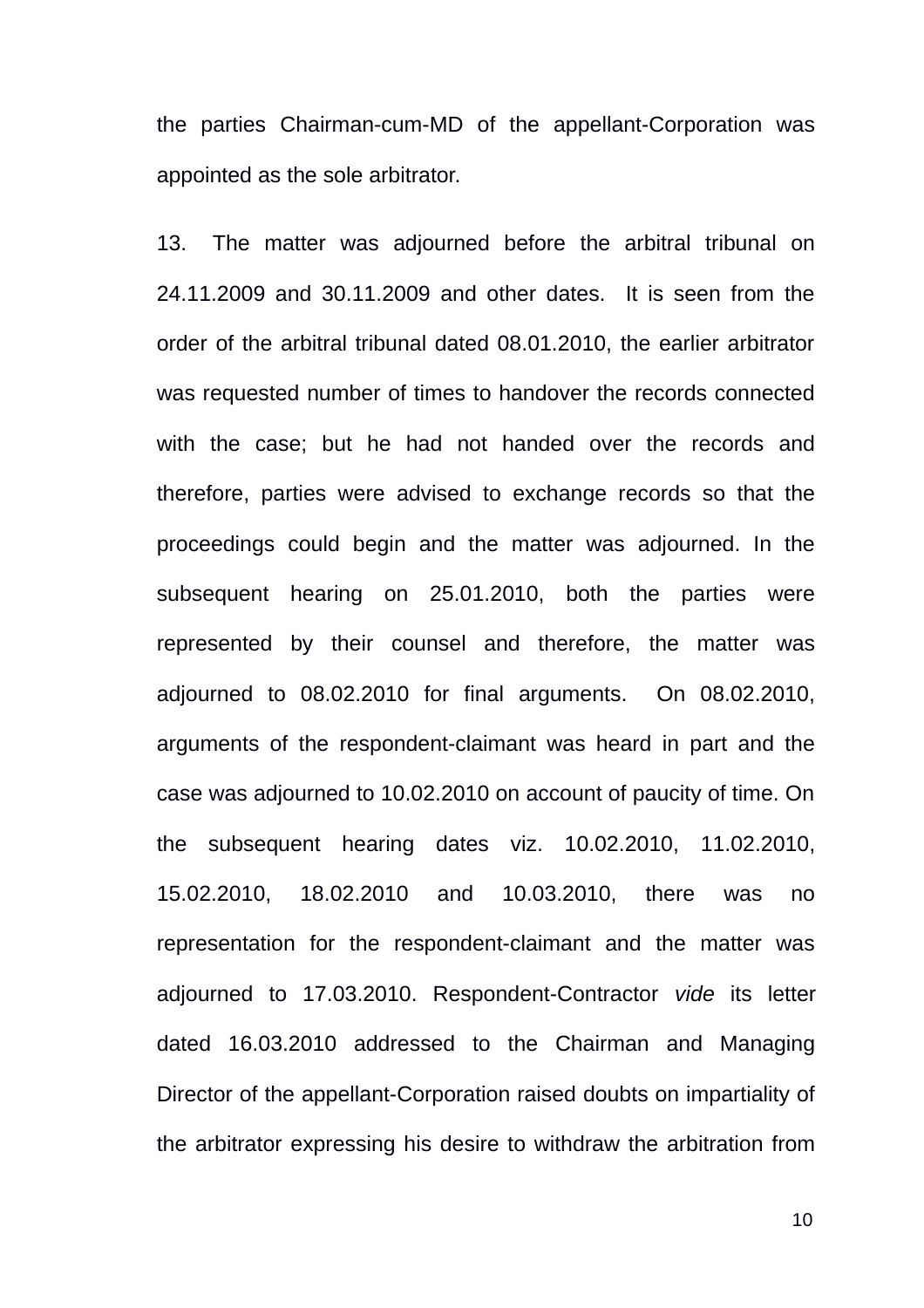the present sole arbitrator and was willing to get the matter adjudicated by the pervious arbitrator, I.C. Shrivastava who was already removed at the joint request of the parties. By letter dated 18.03.2010, respondent requested for adjournment of the matter. On the next date of hearing i.e. on 19.03.2010, the respondent-Contractor has not entered appearance and the matter was adjourned to 06.04.2010. On 06.04.2010, the respondent-Contractor was appeared through its representative F.K. Sherwani. As seen from the proceeding of arbitrator dated 06.04.2010, though initially pressed for arbitrator outside appellant-RSIC, finally gave his consent that Chairman-cum-Managing Director may arbitrate.

14. On 29.04.2010, the matter could not be taken up as on 28.04.2010, the arbitral tribunal passed the order stating that the sole arbitrator-CMD has to go to Mumbai for attending a very important official work and the matter was adjourned to 19.05.2010. The matter was then adjourned to 20.05.2010, 16.06.2010, 25.08.2010 and 21.10.2010. It is seen that the respondent-claimant (vide letter dated 21.10.2010) stated that they have full faith in the present sole arbitrator and that the matter has to be decided at an early date on the basis of material available on record at the earliest.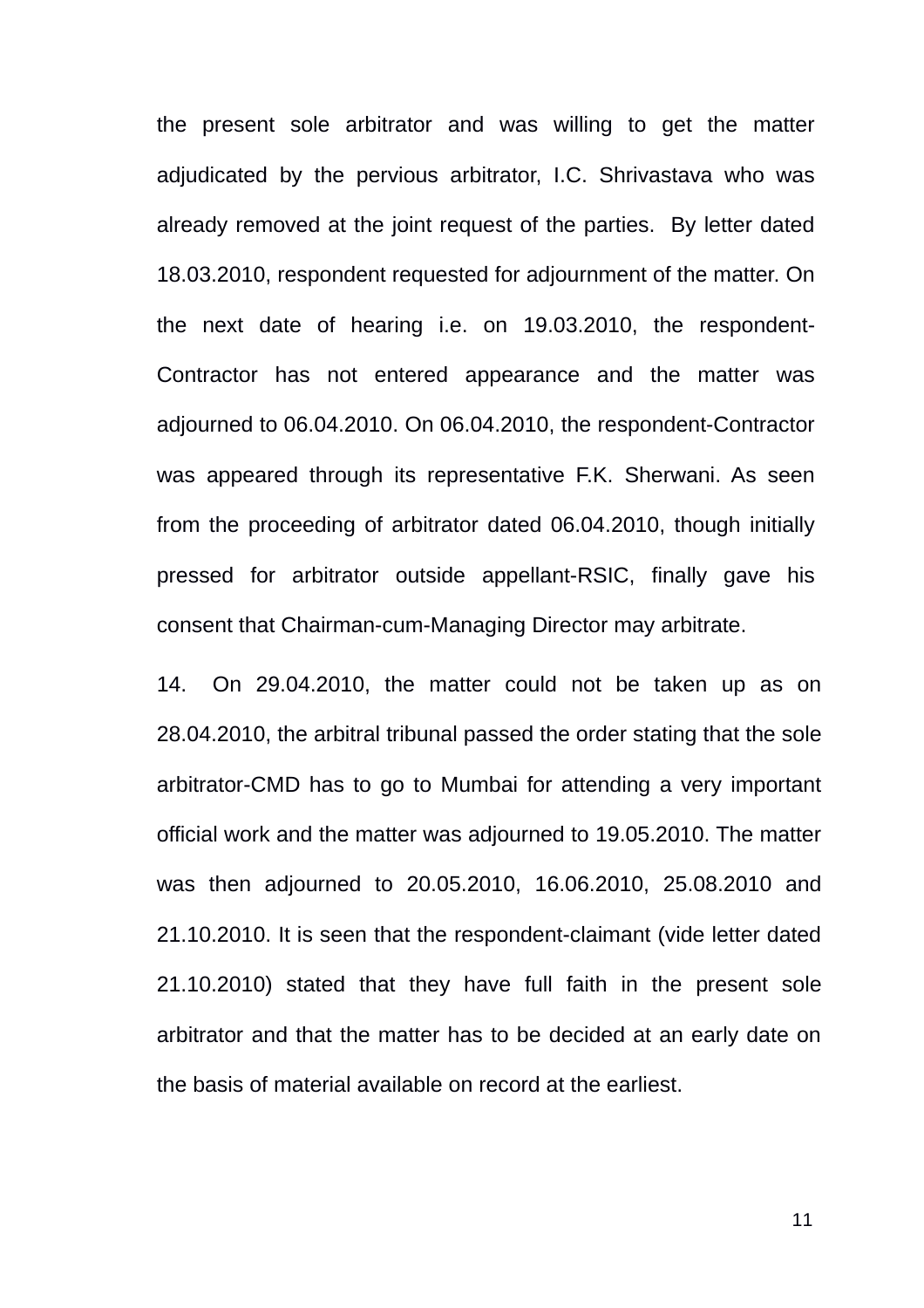15. For want of reconciliation of records of the parties and certain clarifications, by order dated 24.03.2011, the arbitrator directed both the parties to appear before him on 18.04.2011 along with complete records relating to the claim and counter claim. On the next hearing dates i.e. 20.04.2011 and 21.04.2011, there were detailed discussions between the parties and the sole arbitrator and accordingly, the respondent-Contractor agreed to withdraw certain claims. By various correspondence dated 21.04.2011, 18.05.2011, 20.05.2011 and 24.05.2011, the arbitrator required certain clarifications from both the parties to finalise the award and replies were also received. On 17.08.2011, in the presence of both the parties, the arbitral tribunal passed the following order:-

"The "file regarding this arbitration" appears tempered/missing paper or incomplete. Therefore, the chronological events need to be ascertained and reconstruction will be required. The detailed order will be passed informing both the parties in this respect. They must wait till further order in this content."

16. It was in the above background, the respondent-Contractor sent a legal notice dated 07.02.2013 stating that both the parties have submitted their relevant claims before the sole arbitrator on 18.04.2011 and that it was mutually agreed to settle the claim after deduction of some amount and that the amount was finalised and settled for Rs.3,90,81,602/- and in spite of the fact that settled amount was agreed between the parties, no award was passed by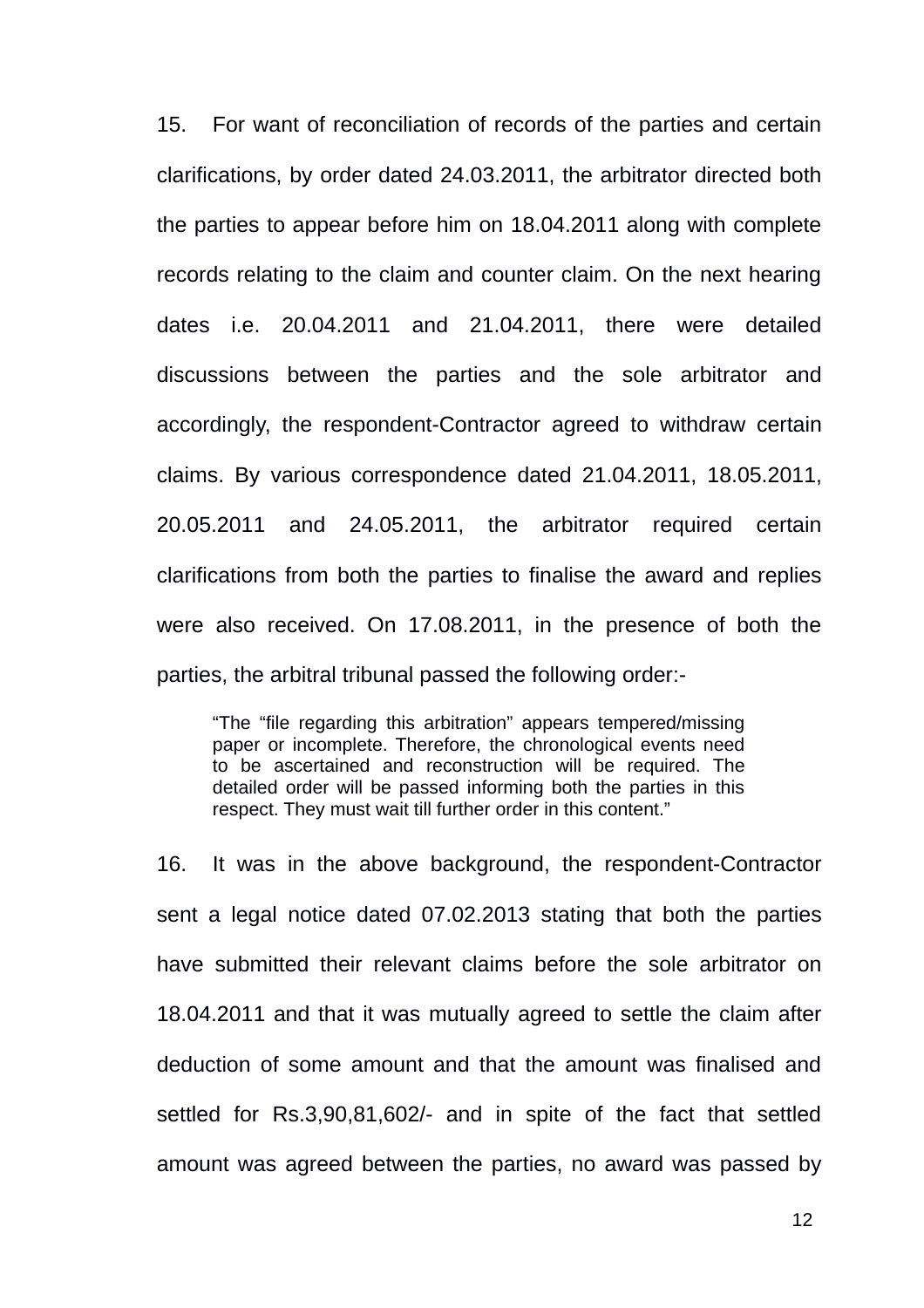the arbitrator. The respondent sent another legal notice dated 07.03.2013 reiterating the claim for Rs. 3,90,81,602/- along with statutory interest. The appellant-Corporation has sent a detailed reply dated 19.03.2013 denying any settlement and also denying that the amount was finalised for a sum of Rs.3,90,81,602/-.

17. It was in the above backdrop, on 13.05.2015, the respondent-Contractor filed an application under Section 11 and Section 15 of the Arbitration and Conciliation Act, 1996 before the High Court for appointment of an independent arbitrator for adjudication of disputes and differences between the appellant-Corporation and the respondent-contractor in respect of agreement dated 28.01.2000. When the said petition was pending before the High Court, the arbitrator *vide* order dated 18.12.2015 fixed the next date of hearing for 05.01.2016. The respondent-Contractor sent a letter requesting to keep the arbitration proceedings in abeyance. However, the Arbitral Tribunal adjourned the matter to 13.01.2016 and then to 21.01.2016, on which date the final award came to be passed by the Arbitral Tribunal. It was thereafter, by the impugned order dated 22.04.2016 passed by the High Court retired District Judge, Mr. J.P. Bansal was appointed as the sole arbitrator to resolve the dispute between both the parties.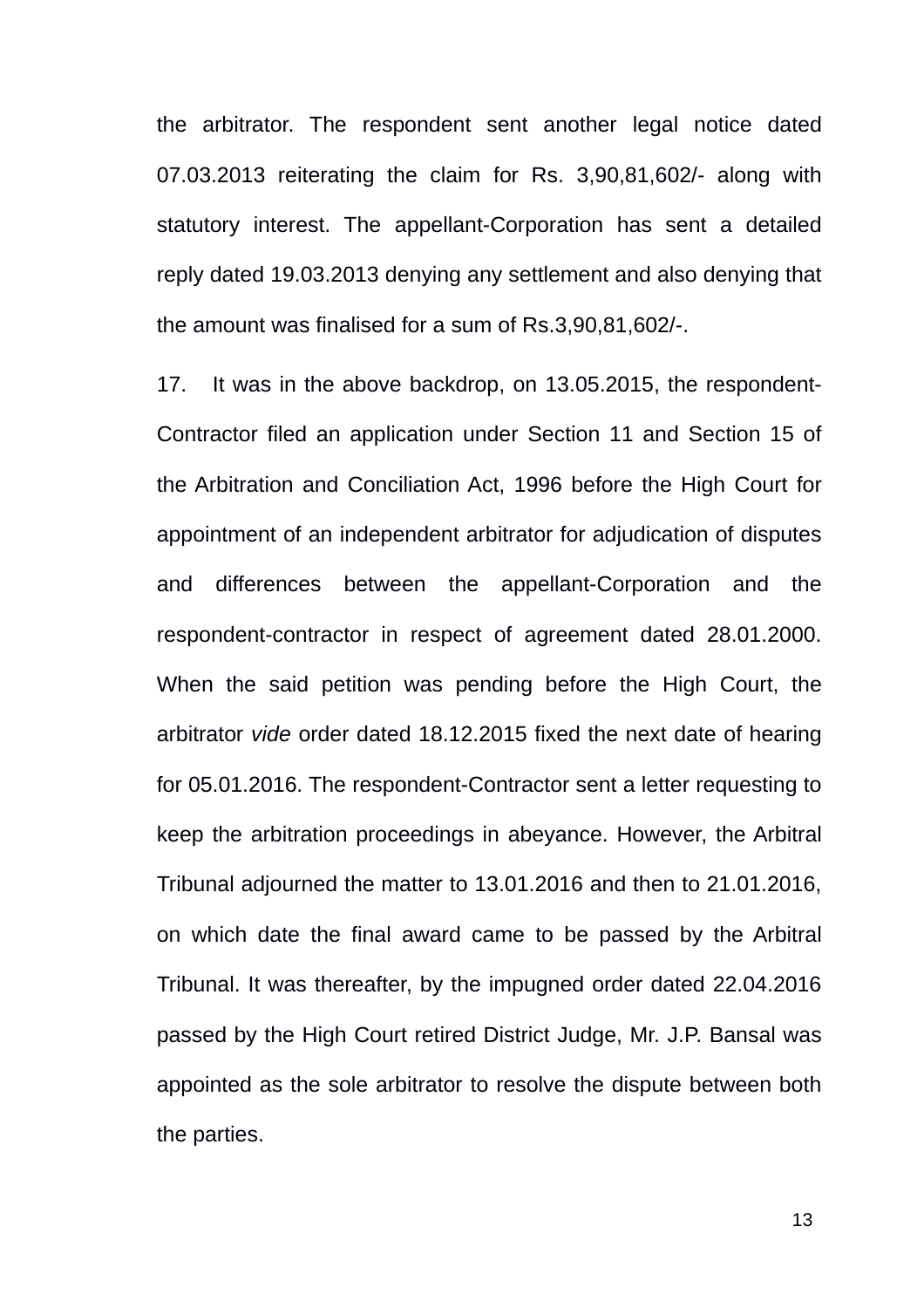18. As pointed out earlier, on 06.04.2010, though the respondent initially pressed for arbitrator outside RSIC, then finally gave its consent for Managing Director to arbitrate. The said proceeding dated 06.04.2010 reads as under:-

"Shri F.K. Sherwani appeared on behalf of the Claimant and Shri G.C. Garg and Shri R.K. Agarwal, Advocates appeared on behalf of the Corporation. Shri F.K. Sherwani initially pressed for appointing an Arbitrator from outside RSIC. His apprehension was that the CMD will not be an independent Arbitrator since he is likely to take interest of the RSIC into consideration. This would be more so due to the financial difficulties being faced by the Corporation.

It was explained to Shri Sherwani that the agreement signed in principle provides for arbitration by the Chairman or MD of the Corporation or his nominee and also it was at the joint request of both the parties that the arbitration was taken away from the earlier Arbitrator. After discussions it was decided that the CMD may arbitrate the dispute. Shri Sherwani also has given his consent that CMD may arbitrate.

The next date of hearing is fixed for 29.04.2010 at 3.00 PM."

19. As seen from the order dated 21.10.2010, the respondent submitted that "*they do not want to prolong the matter further and they have full faith in the present sole arbitrator and that they would like the sole arbitrator to decide the case and pass an award on the basis of material available on record at the earliest*." As stated earlier, to that effect, Shri Ram B. Salve, sole proprietor of the respondent had also given a letter dated 21.10.2010. Since the papers were missing or incomplete, in the presence of both the parties, the arbitral tribunal *vide* its order dated 17.08.2011 has decided that the chronological events need to be ascertained and reconstruction will be required and a detailed order will be passed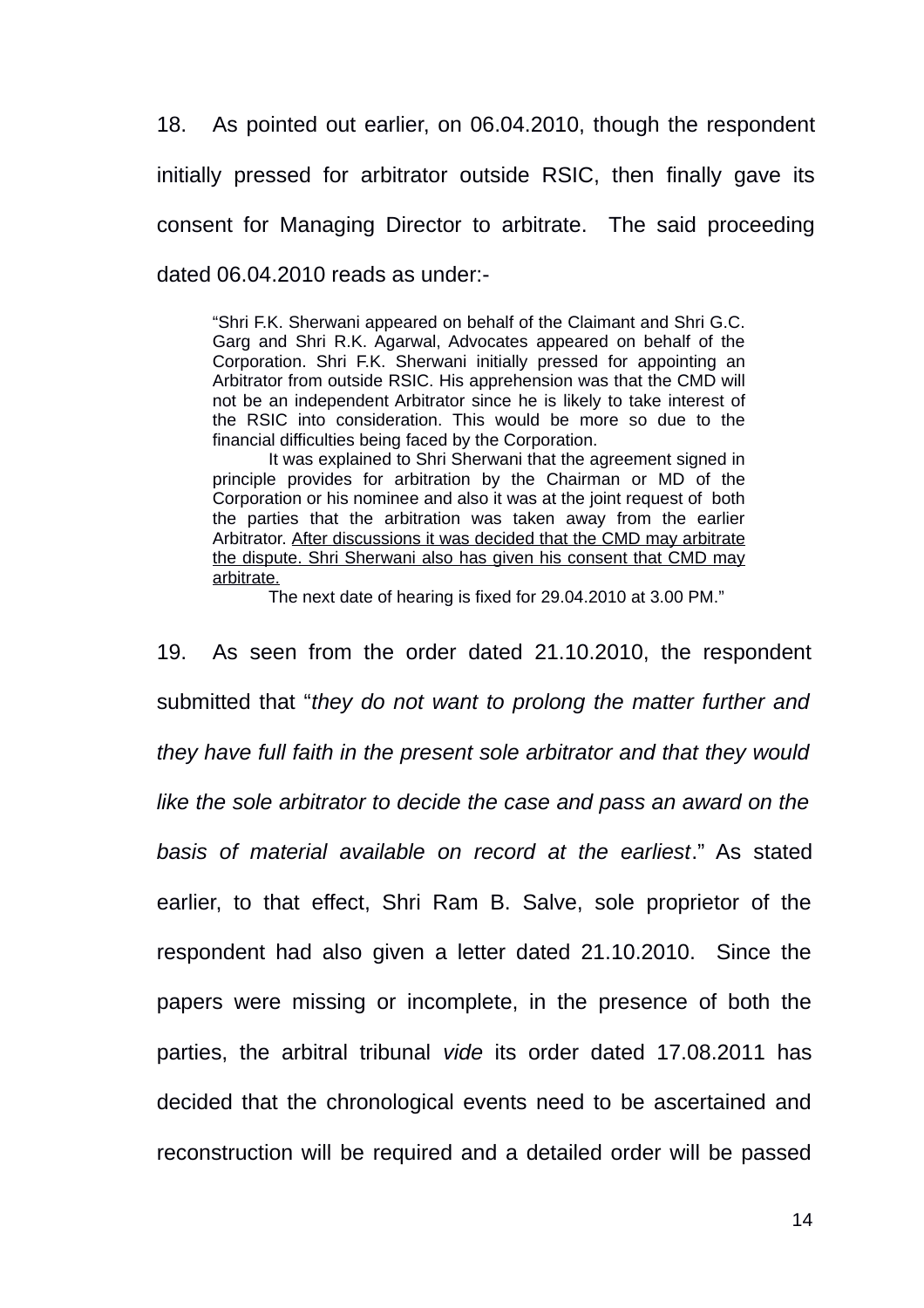informing both the parties in this regard. As seen from the proceedings of the arbitral tribunal till that time, the respondent voluntarily participated and acquiesced in the proceedings before the arbitral tribunal and also expressed faith in the sole arbitrator. Having thus voluntarily participated in the arbitral proceedings, the respondent has sent a legal notice dated 07.02.2013 to the appellant-Corporation stating that in the arbitral proceedings, the respondent mutually agreed to the claim and the matter was settled for a sum of Rs.3,90,81,602/- and that in spite of repeated requests, the amount was not paid to the respondent. The respondent also sent another legal notice dated 07.03.2013 reiterating its demand for payment of Rs.3,90,81,602/-. To that effect, the appellant-Corporation has sent a detailed reply dated 19.03.2013.

20. It is in this backdrop, the respondent has filed the arbitration petition before the High Court under Section 11 and Section 15 of the Arbitration and Conciliation Act, 1996 on 13.05.2015 seeking appointment of an independent arbitrator. As noted earlier, as per Clause 4.20.1 of Schedule-4 (General Conditions), the parties have agreed that all disputes and differences arising out of or in any way concerning the contract, shall be referred to the Managing Director himself or his nominees for the sole arbitration and that there will be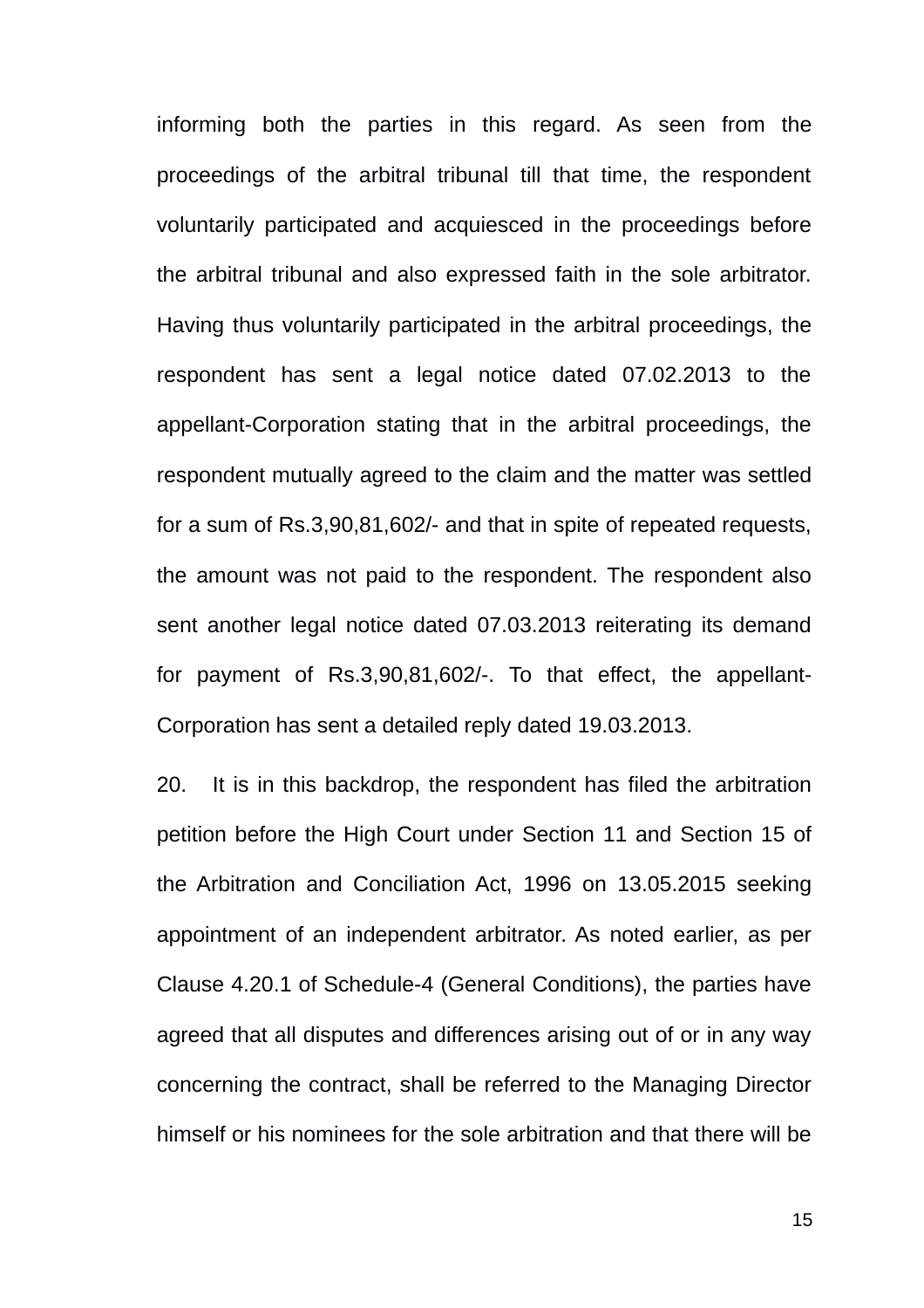no objection to any such appointment on the ground that the person so appointed is an employee of the Corporation and that he has dealt with the matter to which the contract relates. When the parties have consciously agreed that the disputes or differences shall be referred to the Managing Director himself or his nominee for sole arbitration and having participated in the arbitral proceedings before arbitrator for quite some time, the respondent cannot turn round and seek for appointment of an independent arbitrator.

21. The respondent having participated in the proceedings before the arbitral tribunal for quite some time and also having expressed faith in the sole arbitrator, is not justified in challenging the appointment of the Managing Director of the appellant-Corporation as the sole arbitrator. In *Indian Oil Corporation Limited and Others v. Raja Transport Private Limited* (2009) 8 SCC 520, this Court held as under:-

**"34.** The fact that the named arbitrator is an employee of one of the parties is not ipso facto a ground to raise a presumption of bias or partiality or lack of independence on his part. There can however be a justifiable apprehension about the independence or impartiality of an employee arbitrator, if such person was the controlling or dealing authority in regard to the subject contract or if he is a direct subordinate (as contrasted from an officer of an inferior rank in some other Department) to the officer whose decision is the subject-matter of the dispute.

**44.** While considering the question whether the arbitral procedure prescribed in the agreement for reference to a named arbitrator, can be ignored, it is also necessary to keep in view clause (*v*) of sub-section (2) of Section 34 of the Act which provides that an arbitral award may be set aside by the court if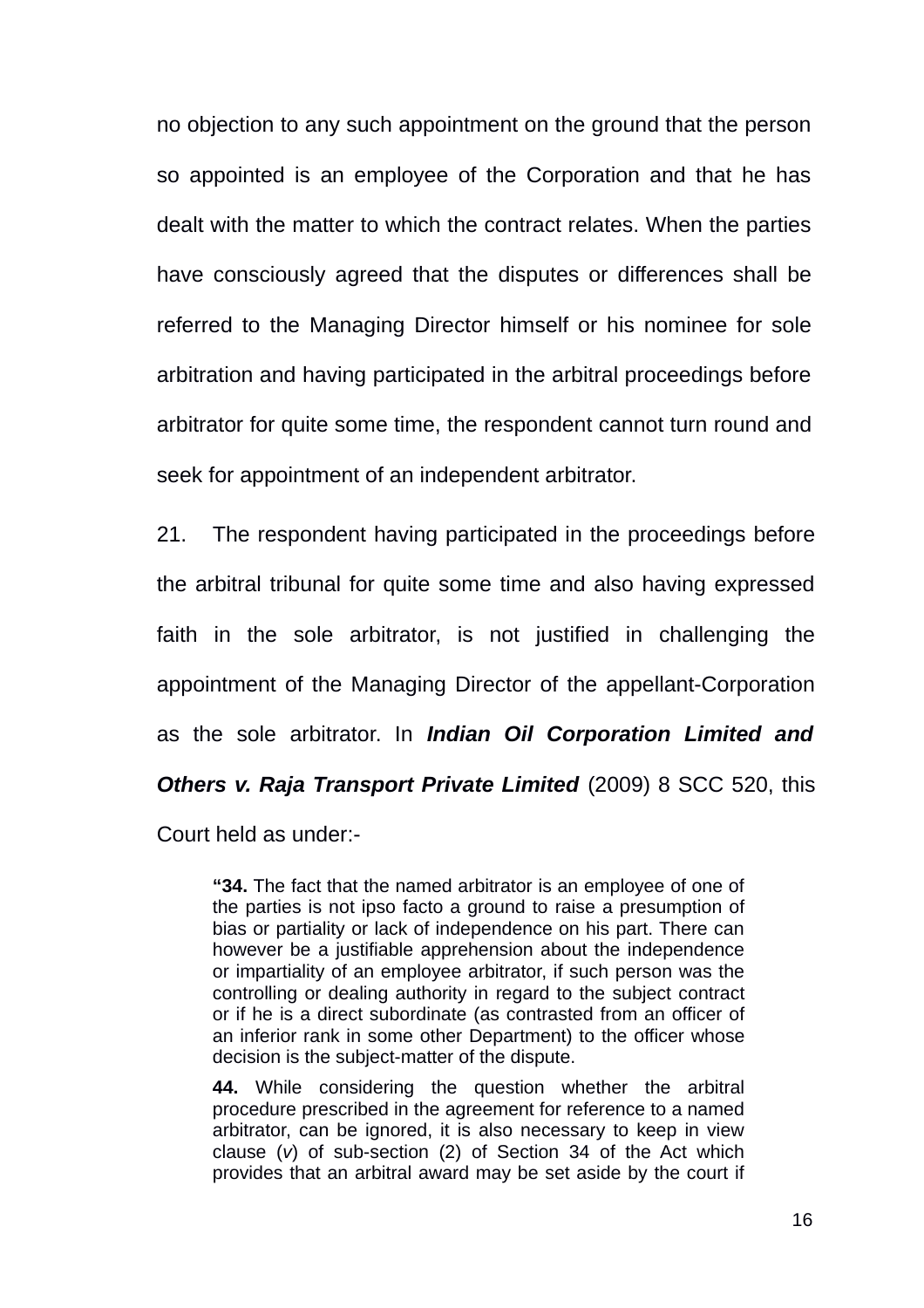the composition of the Arbitral Tribunal or the arbitral procedure was not in accordance with the agreement of the parties (unless such agreement was in conflict with any provision of Part I of the Act from which parties cannot derogate, or, failing such agreement, was not in accordance with the provisions of Part I of the Act). The legislative intent is that the parties should abide by the terms of the arbitration agreement." [**underlining added**]

22. The respondent has not placed any material to show that it has reason to believe that the arbitrator had not acted independently or impartially. The respondent has not brought on record any material to entertain an apprehension that the Managing Director of the appellant-Corporation is not likely to act independently or impartially. On the other hand, as noted earlier, as per the proceeding of the arbitral tribunal dated 21.10.2010, the respondent had expressed its full faith in the sole arbitrator and had also given a letter dated 21.10.2010 to that effect. The fact that the sole arbitrator is the Managing Director of the appellant-Corporation is not a ground to raise a presumption of bias or lack of independence on his part. The arbitration Clause 4.20.1 of Schedule-4 (General Conditions) stipulates a high official i.e. - Managing Director of the Corporation not connected with the contract or the work executed by the respondent. Having participated in the entire arbitration proceedings and acquiesced in the proceedings, the respondent is estopped from challenging the competence of the arbitrator. The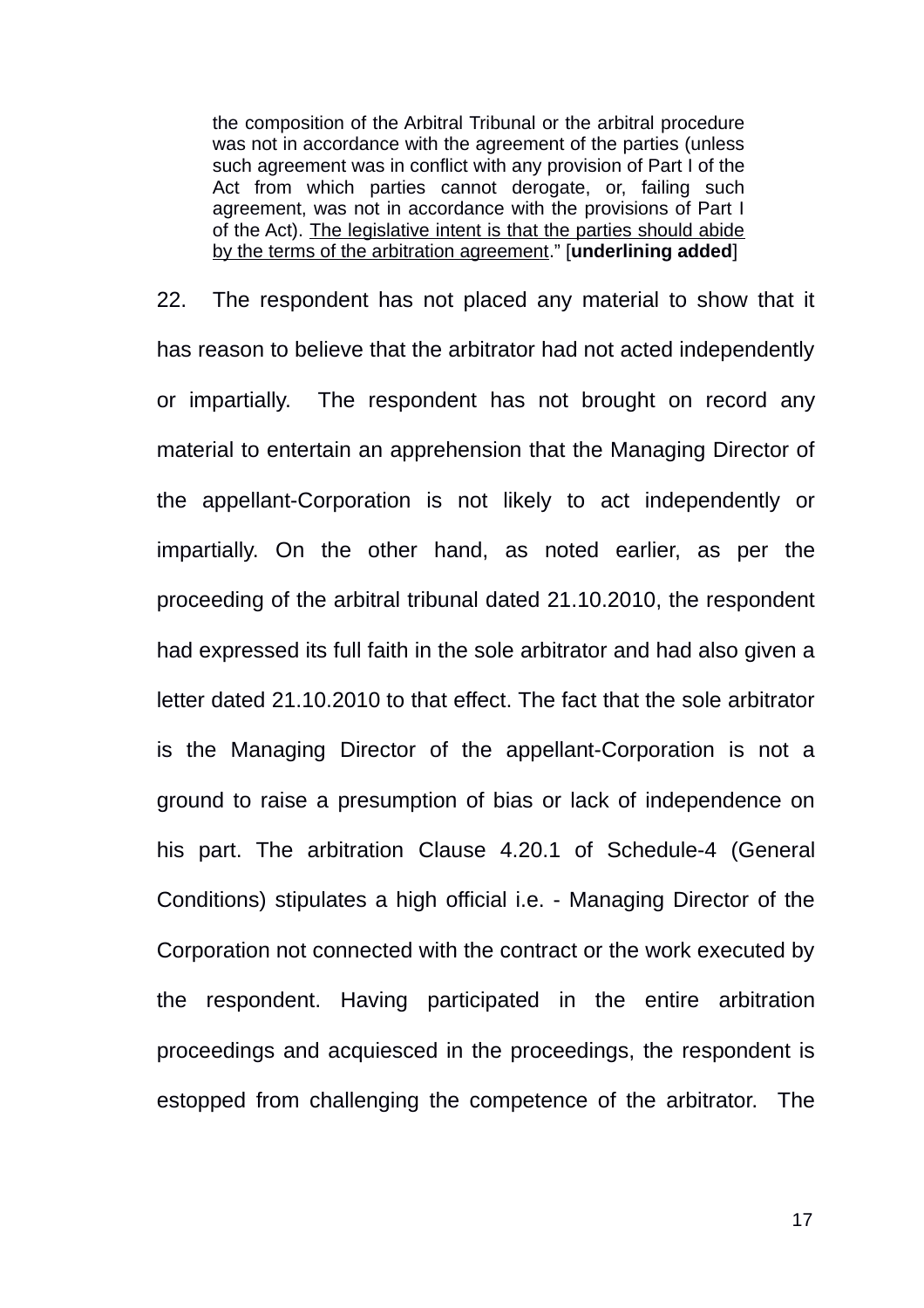respondent was not justified in filing the arbitration petition seeking appointment of an independent arbitrator.

### **Whether by virtue of Section 12 of the Amendment Act, the Managing Director has become ineligible to act:-**

23. After the amendment to the Arbitration and Conciliation Act, 2015, Section 12(5) prohibits the employee of one of the parties from being an arbitrator. In the present case, the agreement between the parties was entered into on 28.01.2000 and the arbitration proceedings commenced way back in 2009 and thus, the respondent cannot invoke Section 12(5) of the Arbitration and Conciliation (Amendment) Act, 2015. As per Section 26 of the Act, the provisions of the amended Act 2015 shall not apply to the arbitral proceedings commenced in accordance with the provisions of Section 21 of the principal Act, before the commencement of this Act unless the parties otherwise agree.

24. In *Board of Control for Cricket in India v. Kochi Cricket Private Limited and others,* (2018) 6 SCC 287, this Court held that the provisions of Amendment Act, 2015 (with effect from 23.10.2015) cannot have retrospective operation in the arbitral proceedings already commenced unless the parties otherwise agree. In the present case, there is nothing to suggest that the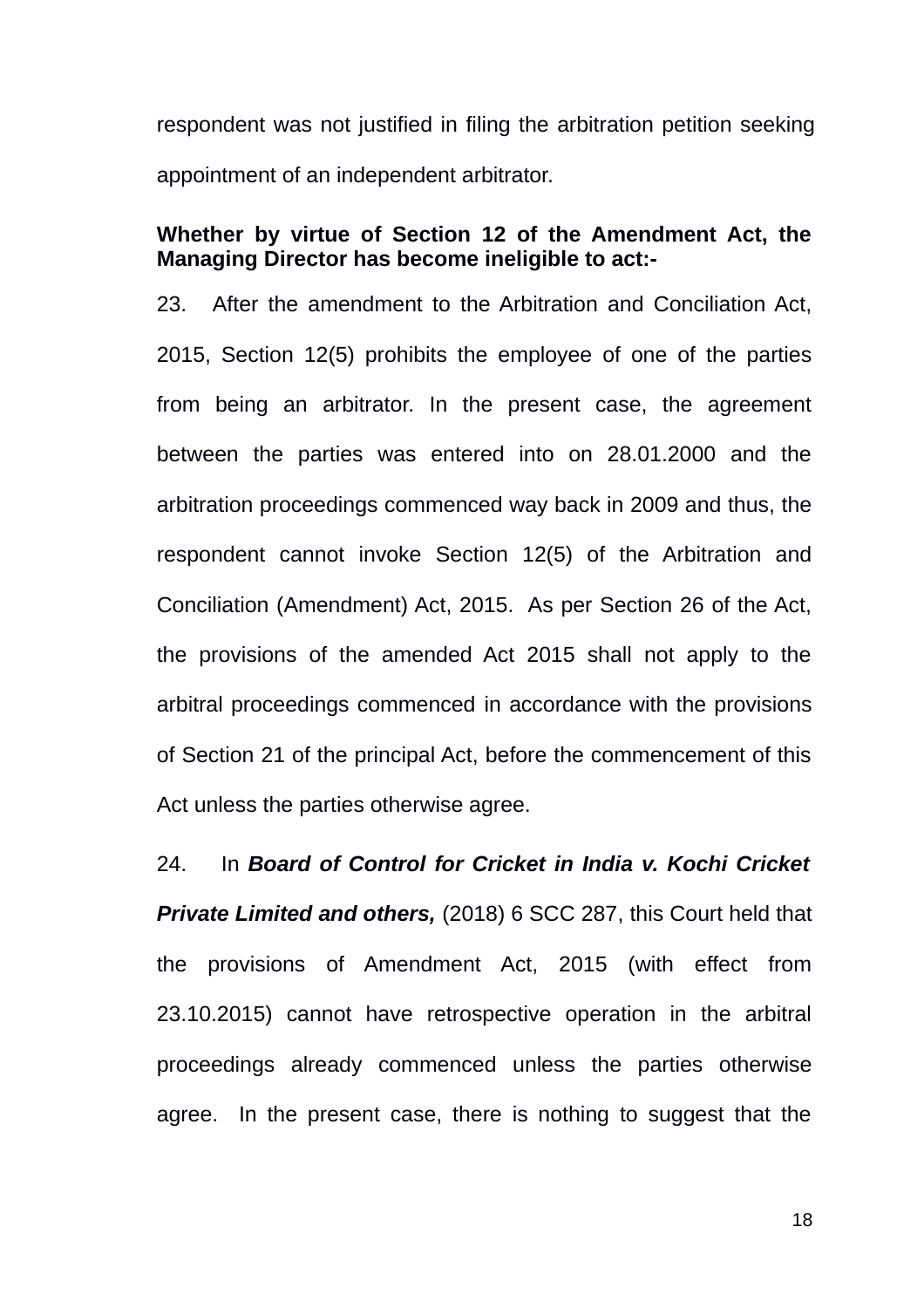parties have agreed that the provisions of the new Act shall apply in relation to the arbitral proceedings.

25. Contending that the sole arbitrator/Chairman-cum-Managing Director, by virtue of 2015 amendment, has become ineligible to act as the arbitrator, the learned counsel for the respondent placed reliance upon *TRF Limited v. Energo Engineering Projects Limited* (2017) 8 SCC 377. In the said case, though the agreement/purchase order was dated 10.05.2014 (prior to the amendment), notice invoking arbitration was issued on 28.12.2015 (after the Amendment Act 2015) and the letter of the Managing Director nominating the arbitrator is dated 27.01.2016. In such factual matrix of the case, this Court has held that the named arbitrator-Managing Director of the respondent therein had become ineligible by operation of law and therefore, he cannot nominate another person as an arbitrator. In para (54), it was held as under:-

**"54.** In such a context, the fulcrum of the controversy would be, can an ineligible arbitrator, like the Managing Director, nominate an arbitrator, who may be otherwise eligible and a respectable person. As stated earlier, we are neither concerned with the objectivity nor the individual respectability. We are only concerned with the authority or the power of the Managing Director. By our analysis, we are obligated to arrive at the conclusion that once the arbitrator has become ineligible by operation of law, he cannot nominate another as an arbitrator. The arbitrator becomes ineligible as per prescription contained in Section 12(5) of the Act. It is inconceivable in law that person who is statutorily ineligible can nominate a person. Needless to say, once the infrastructure collapses, the superstructure is bound to collapse. One cannot have a building without the plinth. Or to put it differently, once the identity of the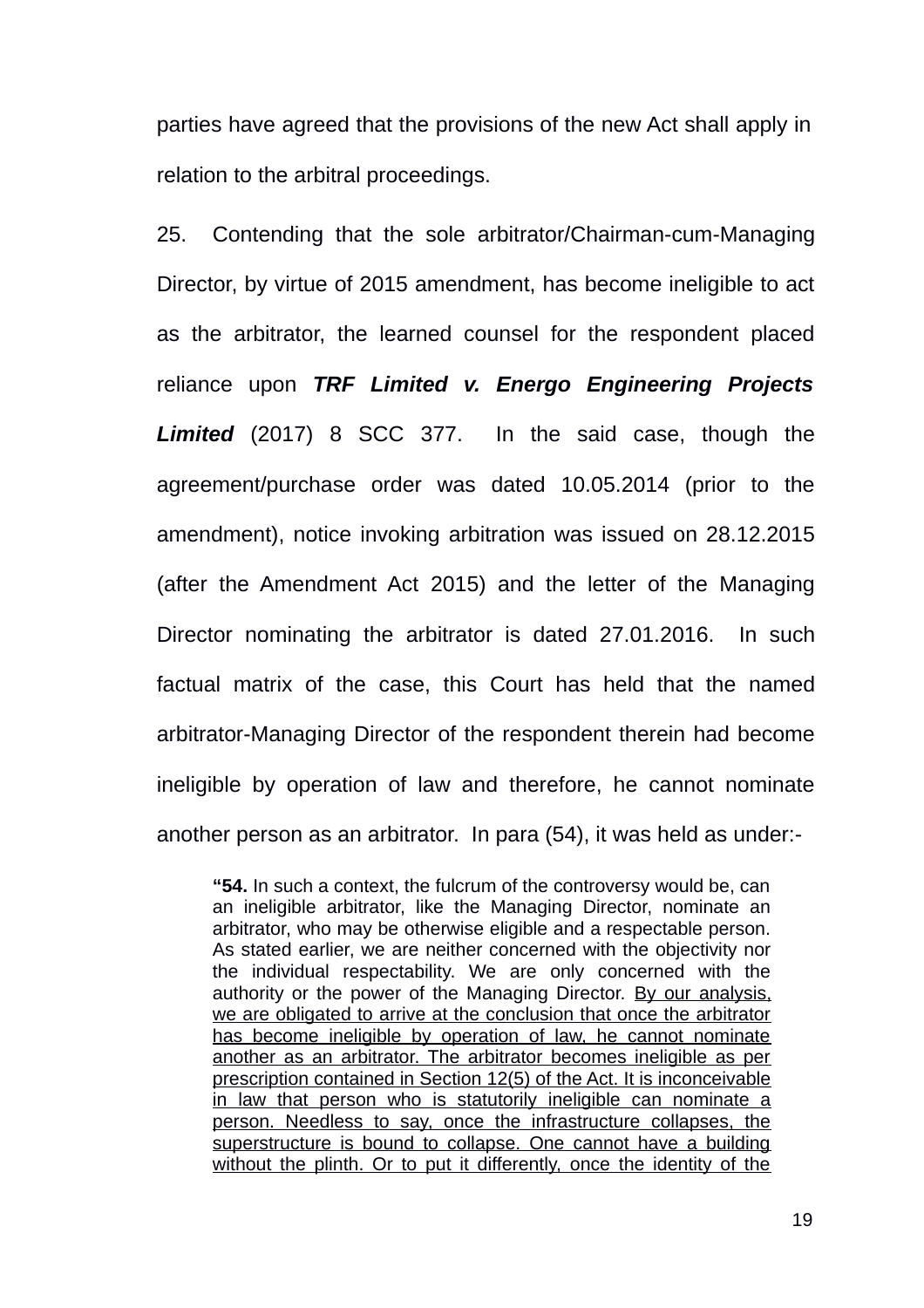Managing Director as the sole arbitrator is lost, the power to nominate someone else as an arbitrator is obliterated. Therefore, the view expressed by the High Court is not sustainable and we say so." [**underlining added**]

26. The facts of the said case are entirely different from the case in hand. In the said case, when notice invoking arbitration was issued on 28.12.2015, after the Amendment Act, 2015 came into force with effect from 23.10.2015, by virtue of which the person named in the agreement became ineligible to act as the arbitrator. In the case in hand, the arbitration proceedings started way back in 2009 long before 2015 Amendment Act came into force and therefore, 2015 Amendment Act is not applicable to the case in hand. The statutory provisions that would govern the matter are those which were then in force before the Amendment Act.

27. To fortify our view, we can usefully refer to the decision of this Court in *Aravali Power Company Private Limited v. Era Infra Engineering Limited* (2017) 15 SCC 32. In this case, the invocation of arbitration was on 29.07.2015 and the arbitrator was appointed on 19.08.2015 and the parties appeared before the arbitrator on 07.10.2015 well before 23.10.2015 i.e. date on which the Amendment Act was deemed to have come into force. It was held that the statutory provisions that would therefore govern the controversy are those that were in force before the Amendment Act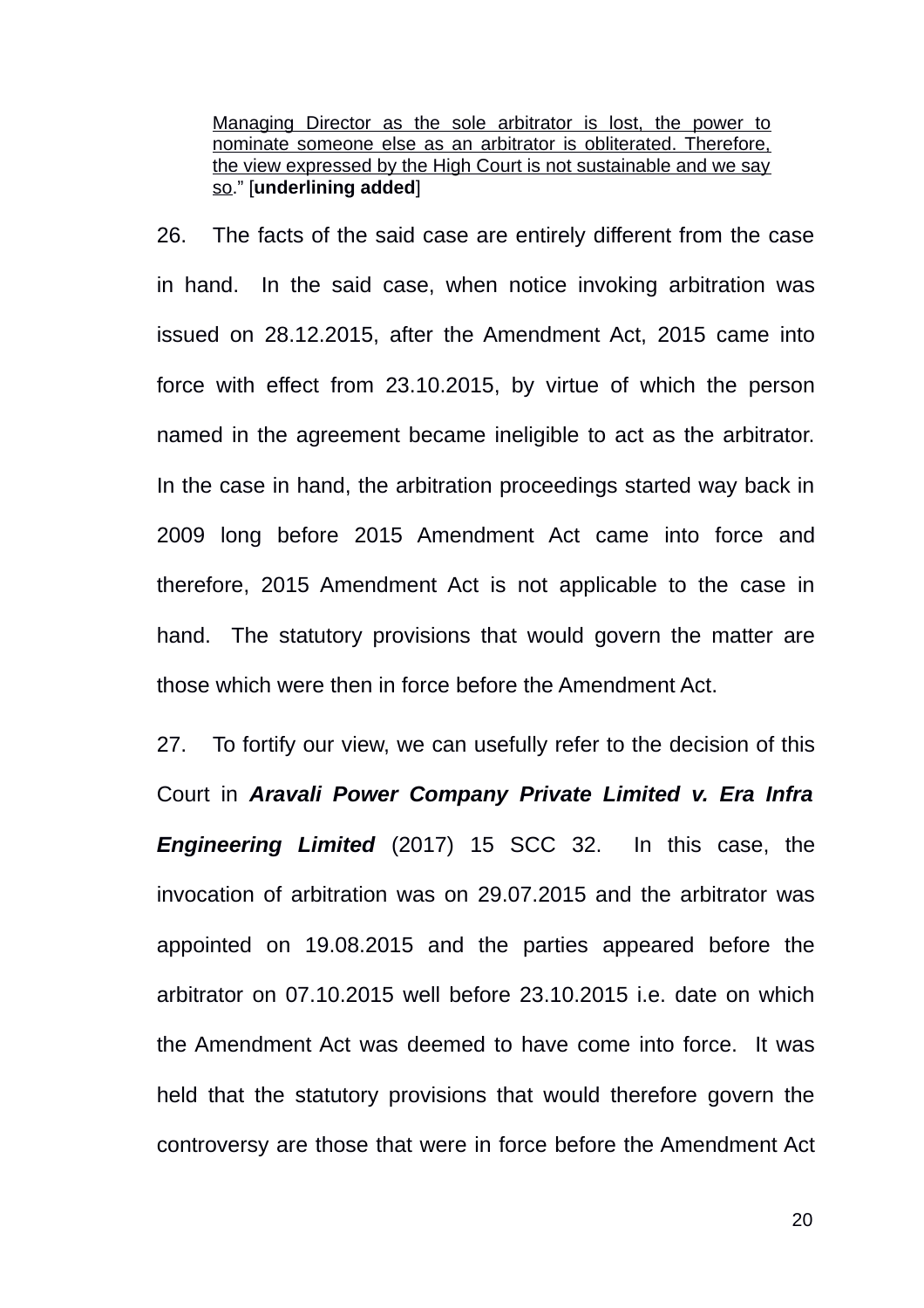came into effect. This Court has therefore directed that the arbitration, in pursuance of the appointment of the arbitrator on 19.08.2015, shall proceed in accordance with law.

### **Whether the High Court was right in terminating the mandate of the arbitrator appointed as per the agreement:-**

28. The main question falling for consideration is whether the High Court was right in terminating the mandate of the arbitrator appointed as per the agreement and appointing a substitute arbitrator in the application filed under Section 11(6) and Section 15 of the Arbitration Act. As pointed out earlier, the proceedings before the Arbitral Tribunal proceeded till 17.08.2011 and thereafter, no progress was made. The respondent issued legal notice on 07.02.2013 calling upon the appellant to pay Rs.3.90,81,602/ alleging that the said amount was settled during the course of proceedings before the Arbitral Tribunal. Reiterating the demand, the respondent has again sent the legal notice on 07.03.2013. However, no award came to be passed. The respondent filed application under Sections 11 and 15 of the Act of 1996 on 13.05.2015 seeking appointment of an independent arbitrator for adjudication of the disputes and differences between the appellant and the respondent.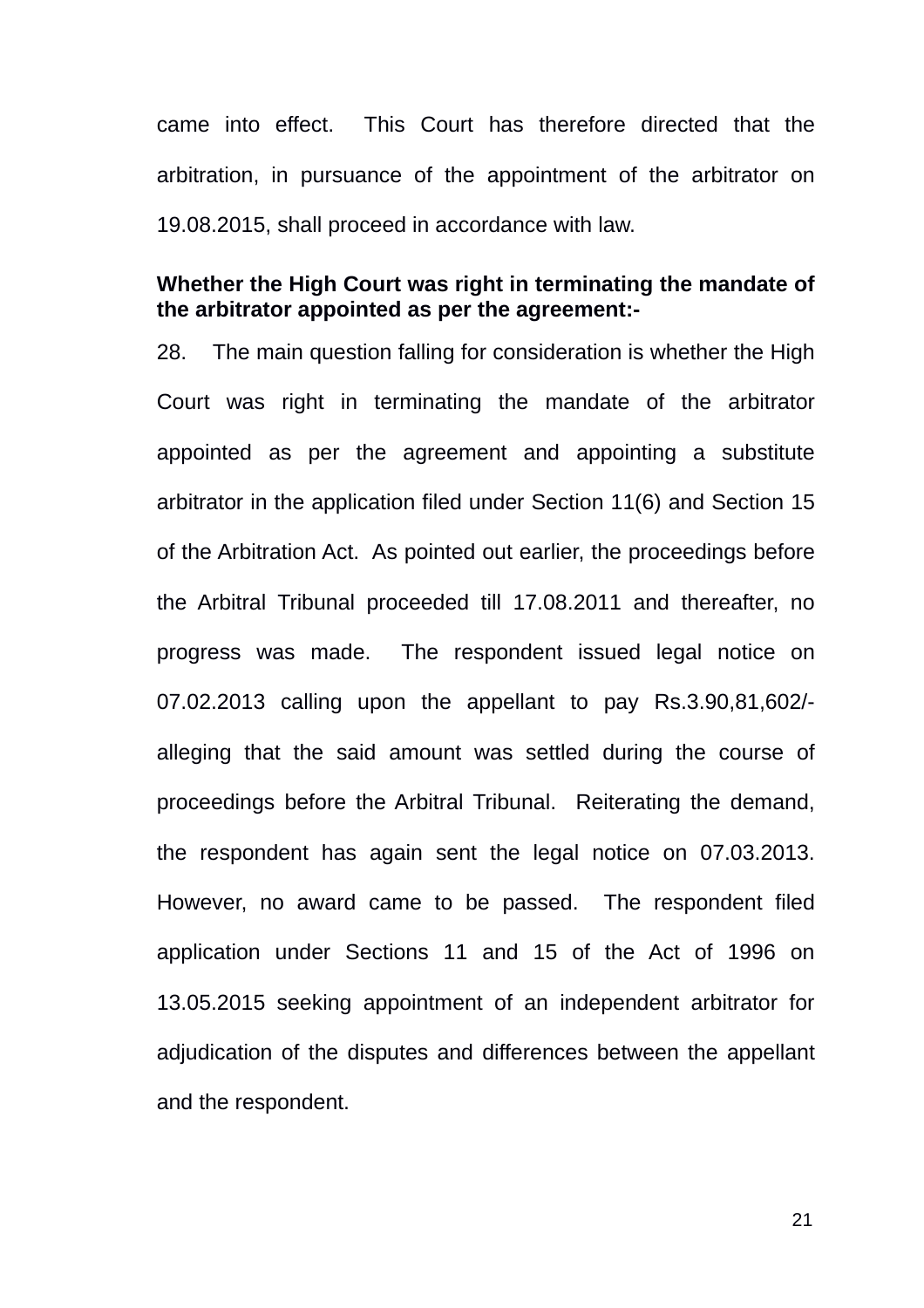29. In support of his contention, the learned counsel for the respondent relied upon the decision in *Union of India and others v. Uttar Pradesh State Bridge Corporation Limited* (2015) 2 SCC 52. Learned counsel for the respondent contended that the arbitrator failed to conclude the proceedings even after four years and the High Court rightly appointed the substitute arbitrator departing from the arbitration clause in the agreement between the parties. In the said case, since the Arbitral Tribunal did not pass award in spite of expiry of four years, the respondent thereon filed Request Case No.10/2010 and the High Court passed order dated 09.03.2011 giving the last chance to the Arbitral Tribunal to complete the arbitral proceedings within a period of three months. In para (6) of the judgment, this Court pointed out that the High Court took note of the various dates and hearings that are fixed by the Tribunal between 25.03.2011 and 25.06.2011 and came to the conclusion that the delay caused in the arbitral proceedings was intentional. After referring to *Union of India v. Singh Builders Syndicate* (2009) 4 SCC 523 and other judgments, this Court observed that the delays and frequent changes in the Arbitral Tribunal defeat the process of arbitration and therefore, the appointment of the arbitrator by the court of its own choice departing from the arbitration clause has become an acceptable proposition of law which can be termed as a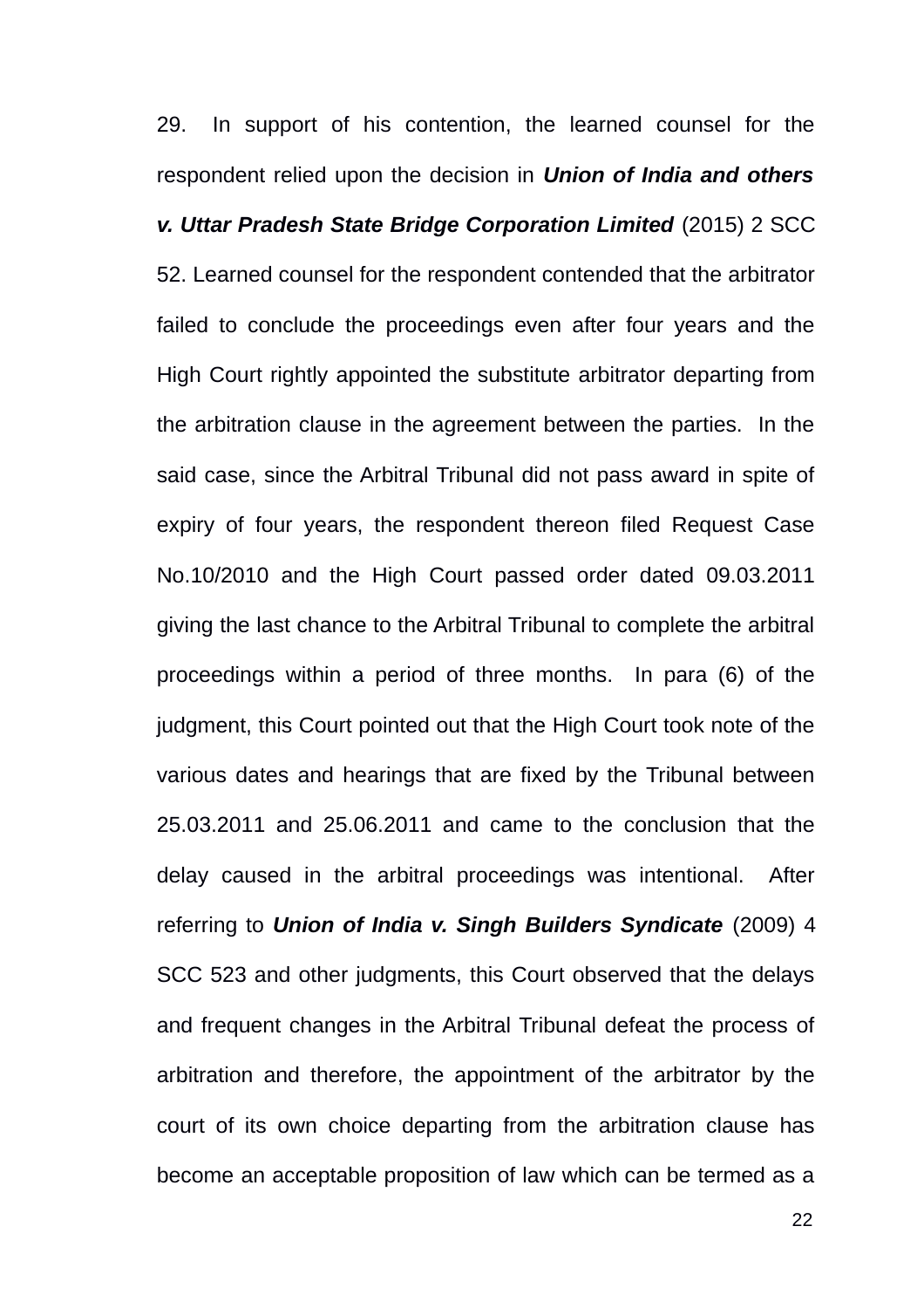legal principle which has come to be established by a series of judgments of this Court. Having regard to the facts of the said case, observing that the delay in arbitral proceedings was intentional, in para (6) of *Uttar Pradesh State Bridge Corporation Limited*, it was held as under:-

**"6.** The High Court took note of the various dates of hearings that are fixed by the Tribunal between 25-3-2011 and 25-6-2011 and came to the conclusion that delay caused in the arbitral proceedings was intentional. So much so, the members of the Arbitral Tribunal were continuing their dilatory tactics in deciding the matter before it since 2007 and four years had passed in the process. The Tribunal had faltered even after giving specific directions to conclude the matter within three months and long adjournments were granted thereby violating the specific directions of the High Court. Terming this attitude of the members of the Tribunal as negligent on their part towards their duties with no sanctity for any law or for the orders of the High Court, the High Court allowed the petition of the respondent herein and set aside the mandate of the Tribunal with the appointment of sole arbitrator by the Court itself."

30. Having regard to the factual matrix of the present case, in our considered view, the ratio of the said decision cannot be applied to the case in hand. Per contra, in the present case, the proceedings of the arbitral tribunal continued till 17.08.2011. From the proceeding of the arbitral tribunal dated 17.08.2011, it is seen that the "*arbitrator observed that the file regarding arbitration appears tampered/missing papers are incomplete and therefore, the chronological events need to be ascertained and reconstitution will be required*." It is in this background, the award was not passed till 2013. It is true that there was some delay in passing the award.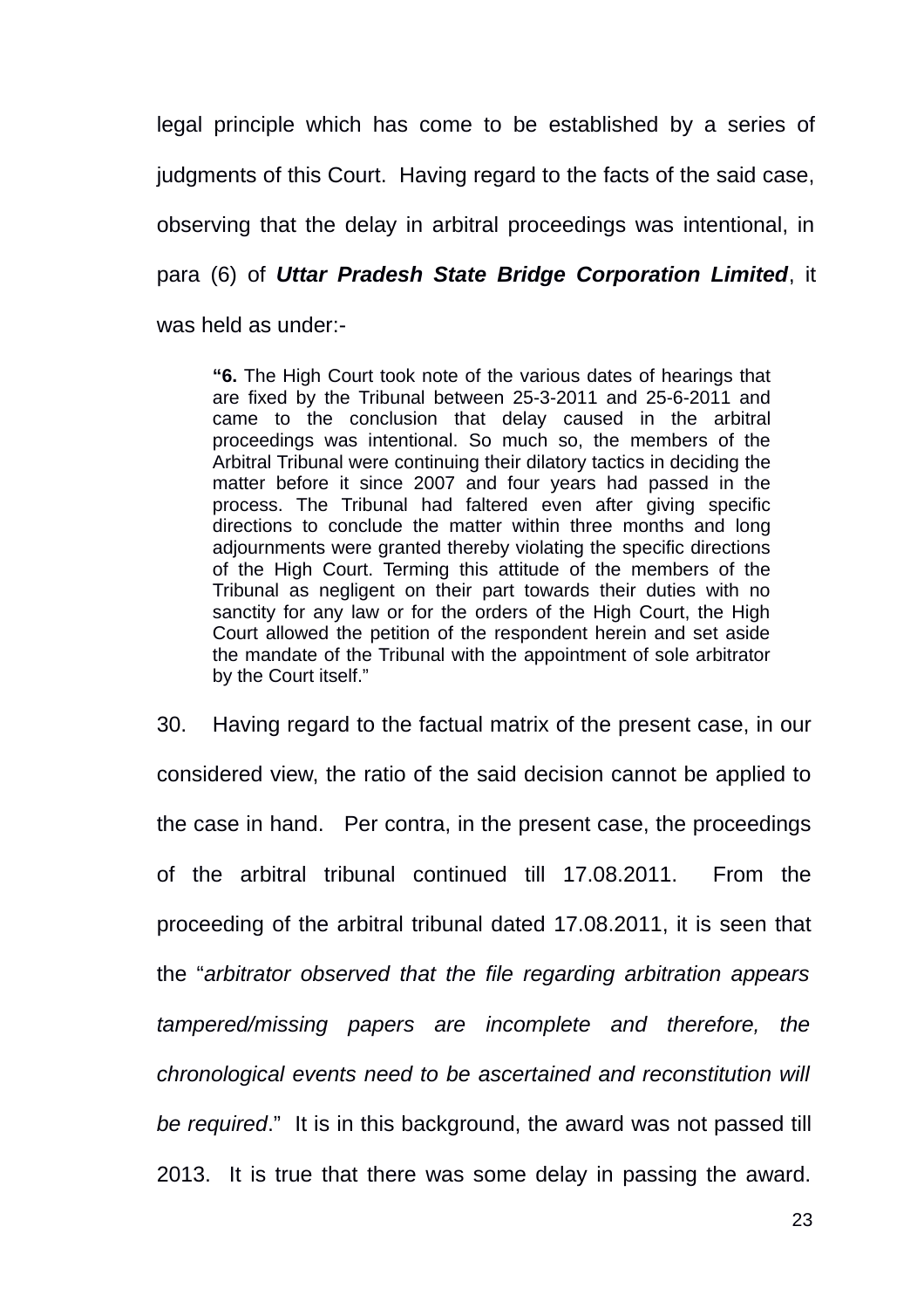However, between 2011 and 2013, the respondent has not filed any application to expedite the proceedings and for passing of the award. The respondent has neither filed the Request Case for passing of the award at an early date nor filed the petition under Section 14 of the Act for termination of the mandate of the arbitrator that the arbitrator has '*failed to act without undue delay*'.

31. Mere neglect of an arbitrator to act or delay in passing the award by itself cannot be the ground to appoint another arbitrator in deviation from the terms agreed to by the parties. We may usefully refer to **RUSSELL ON ARBITRATION, 20th Edition** which reads as under:-

"Mere neglect of an arbitrator to act, as distinct from refusal or incapacity, does not of itself give the court power to appoint another arbitrator in his place. It does, however, give the court power to remove him, whereupon there is a power to replace him."\*

\*[**RUSSELL ON ARBITRATION, 20th Edition, Pg. 136 quoted in Law relating to Arbitration and Conciliation, 9th Edition, by Dr. P.C. Markanda at Pg. 620**]

32. Section 15 deals with termination of the mandate and substitution of an arbitrator. Sub-section (1) of Section 15 states that in addition to the circumstances referred to in Sections 13 and 14 of the Act, the mandate of an arbitrator shall terminate where he withdraws from office for any reason or by pursuant to the agreement of the parties. In terms of sub-section (2), after termination of arbitrator's mandate, the appointment of the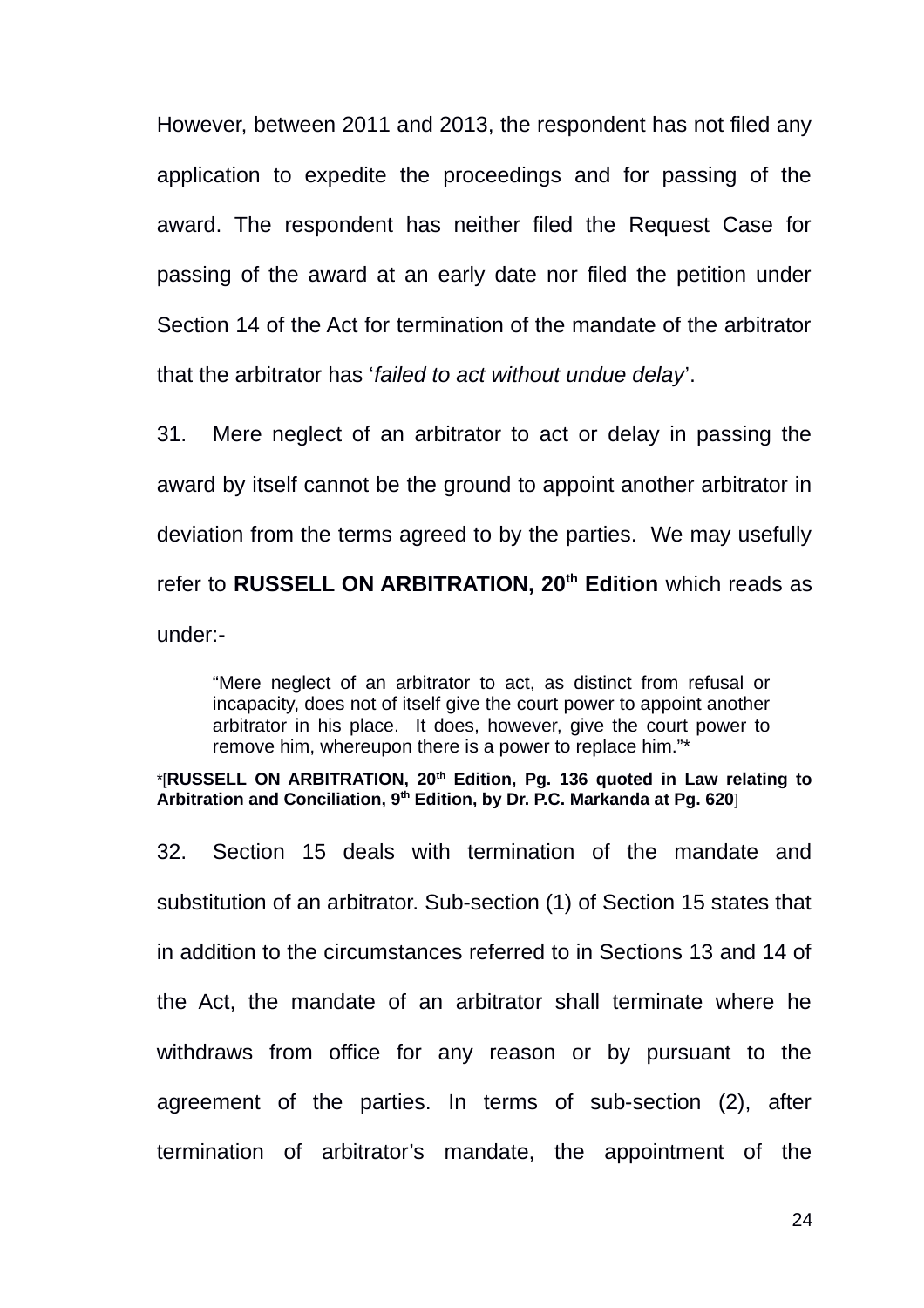substitute arbitrator shall be in accordance with the rules applicable to the appointment of an arbitrator who is being replaced.

33. After analysis of the scheme of Sections 11, 14 and 15, in

### *S.B.P. and Company v. Patel Engineering Limited and Another*

(2009) 10 SCC 293, this Court held that the legislature has repeatedly laid emphasis on the necessity of adherence to the terms of agreement between the parties in the matter of appointment of arbitrators and procedure to be followed for such appointment. In para (31), it was held as under:-

"**31.** ………..Even Section 15(2), which regulates appointment of a substitute arbitrator, requires that such an appointment shall be made according to the rules which were applicable to the appointment of an original arbitrator. The term "rules" used in this sub-section is not confined to statutory rules or the rules framed by the competent authority in exercise of the power of delegated legislation but also includes the terms of agreement entered into between the parties."

34. In *Yashwith Constructions (P) Ltd. v. Simplex Concrete Piles India Ltd. and Another* (2006) 6 SCC 204, the Supreme Court was called upon to examine the scope of Section 15 of the Act in the backdrop of the fact that after resignation of the arbitrator appointed by the Managing Director of the respondent company, another arbitrator was appointed by him in accordance with the arbitration agreement. At that stage, the petitioner thereon filed an application under Section 11(5) read with Section 15(2) of the Act praying for appointment of a substitute arbitrator to resolve the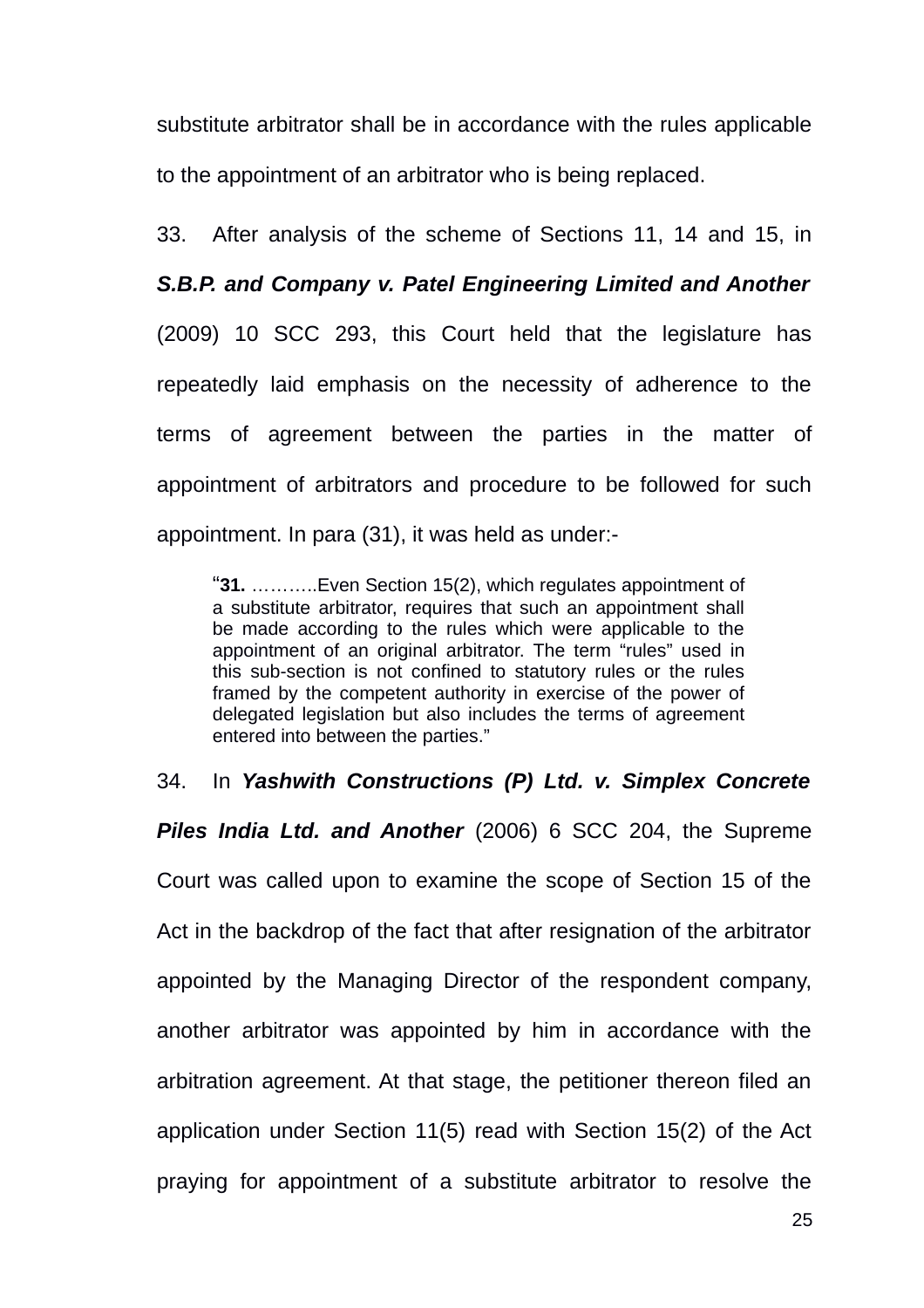disputes between the parties. The said application was dismissed by the Chief Justice holding that Section 15(2) refers not only to the statutory rules framed for regulating the appointment of arbitrators but also to contractual provisions for such appointment upholding the view taken by the Chief Justice. In para (4), it was held as under:-

"4. ………The withdrawal of an arbitrator from the office for any reason is within the purview of Section 15(1)(a) of the Act. Obviously, therefore, Section 15(2) would be attracted and a substitute arbitrator has to be appointed according to the rules that are applicable for the appointment of the arbitrator to be replaced. Therefore, what Section 15(2) contemplates is an appointment of the substituted arbitrator or the replacing of the arbitrator by another according to the rules that were applicable to the appointment of the original arbitrator who was being replaced. The term "rules" in Section 15(2) obviously referred to the provision for appointment contained in the arbitration agreement or any rules of any institution under which the disputes were referred to arbitration. There was no failure on the part of the party concerned as per the arbitration agreement, to fulfil his obligation in terms of Section 11 of the Act so as to attract the jurisdiction of the Chief Justice under Section 11(6) of the Act for appointing a substitute arbitrator. Obviously, Section 11(6) of the Act has application only when a party or the person concerned had failed to act in terms of the arbitration agreement. When Section 15(2) says that a substitute arbitrator can be appointed according to the rules that were applicable for the appointment of the arbitrator originally, it is not confined to an appointment under any statutory rule or rule framed under the Act or under the scheme. It only means that the appointment of the substitute arbitrator must be done according to the original agreement or provision applicable to the appointment of the arbitrator at the initial stage……." [**underlining added**]

As held in *Yashwith Constructions*, Section 11(6) of the Act would come into play only when there was failure on the part of the party concerned to appoint an arbitrator in terms of the arbitration agreement. In the case in hand, the High Court, in our view, was not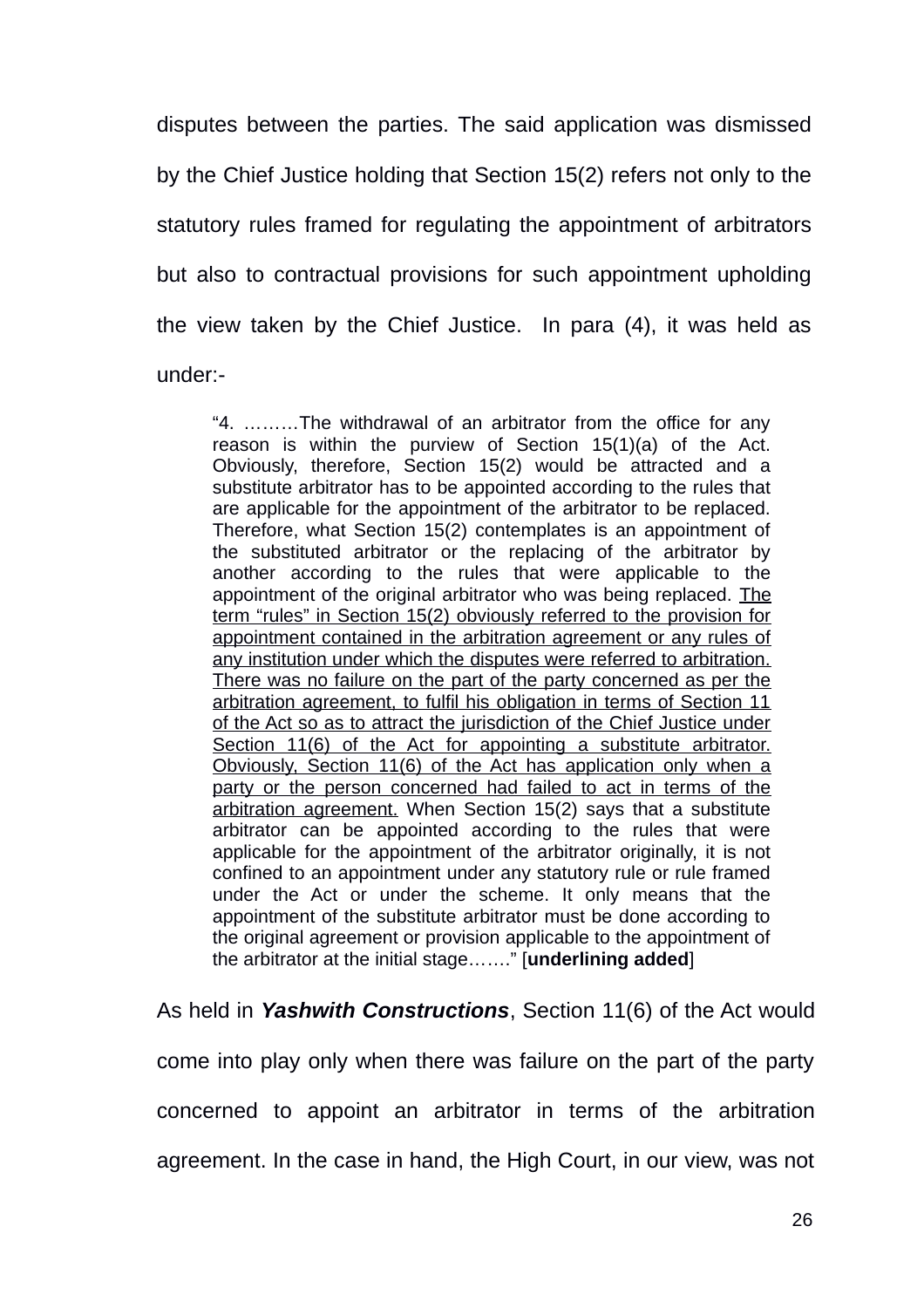right in appointing an independent arbitrator without keeping in view the terms of the agreement between the parties and therefore, the impugned order appointing an independent arbitrator/retired District Judge is not sustainable.

35. **Remedy to the Respondent-Contractor:-** The award passed by the arbitrator dated 21.01.2016, whether sustainable, is the next question falling for consideration. As discussed earlier, after 17.08.2011 the Arbitral Tribunal could not make progress and as per the proceeding of the Arbitral Tribunal dated 17.08.2011, the arbitrator observed that the "…..*missing papers are incomplete…..the chronological events need to be ascertained and reconstitution will be required*….". As pointed out earlier, the respondent filed application under Sections 11 and 15 of the Act of 1996 before the High Court on 13.05.2015. As per the proceedings of the Arbitral Tribunal dated 18.12.2015, the arbitration application before the High Court was brought to the notice of the tribunal and the same was recorded. On 05.01.2016, the respondent prayed for keeping the arbitration proceedings in abeyance and the matter was adjourned for 13.01.2016. The Arbitral Tribunal passed a detailed order on 13.01.2016 stating that the matter is pending for quite some time and on the basis of the available facts and materials, the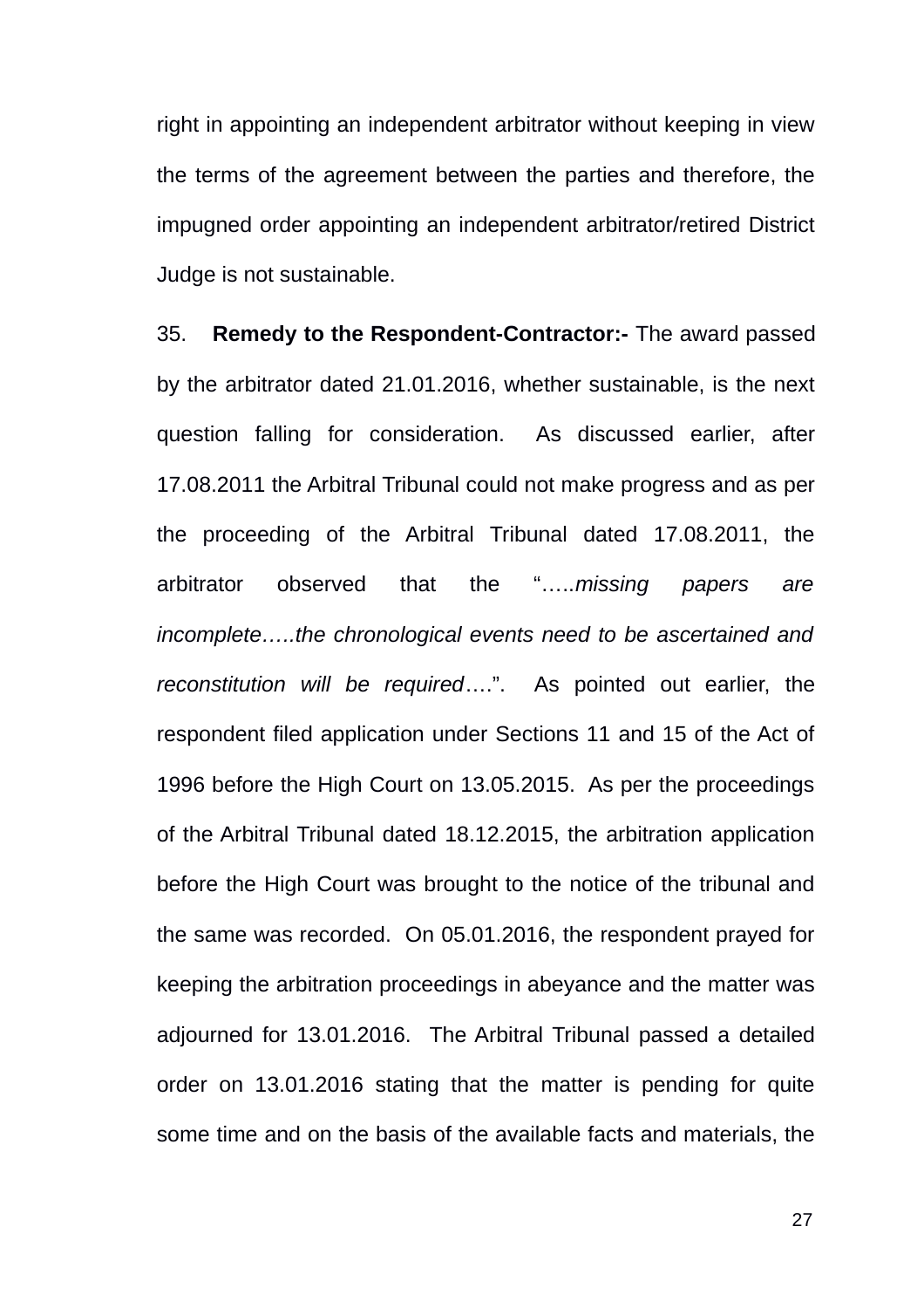matter will be finalized and adjourned the matter for 21.01.2016. On the basis of available materials, the Arbitral Tribunal passed the final award on 21.01.2016 awarding a sum of Rs.1,38,000/-, Rs.83,000/ and Rs.1,97,110/- in respect of claims at Serial Nos.3, 4 and 9 respectively to the claimant and the respondent's claim in respect of other claims was rejected. So far as the counter claim of the appellant-Corporation in respect of Serial No.17, the arbitrator awarded a sum of Rs.58,39,018/-.

36. Since the High Court was in seisin of the matter, the Arbitral Tribunal could have given further opportunity to the respondent to put forth his case. The proceedings of the Arbitral Tribunal was pending for quite some time from 2009 till 2015 and after the respondent approached the High Court in May, 2015, the arbitrator appears to have hurriedly passed the award. It is pertinent to note that the respondent was repeatedly praying for adjournment on 05.01.2016, 13.01.2016 and was not present on the date of passing of the final award dated 21.01.2016. As pointed out earlier, it was noted in the proceedings dated 17.08.2011 that the chronological events need to be ascertained and reconstruction will be required. It is not known whether the same was ascertained or not and whether reconstruction was done before passing the final award on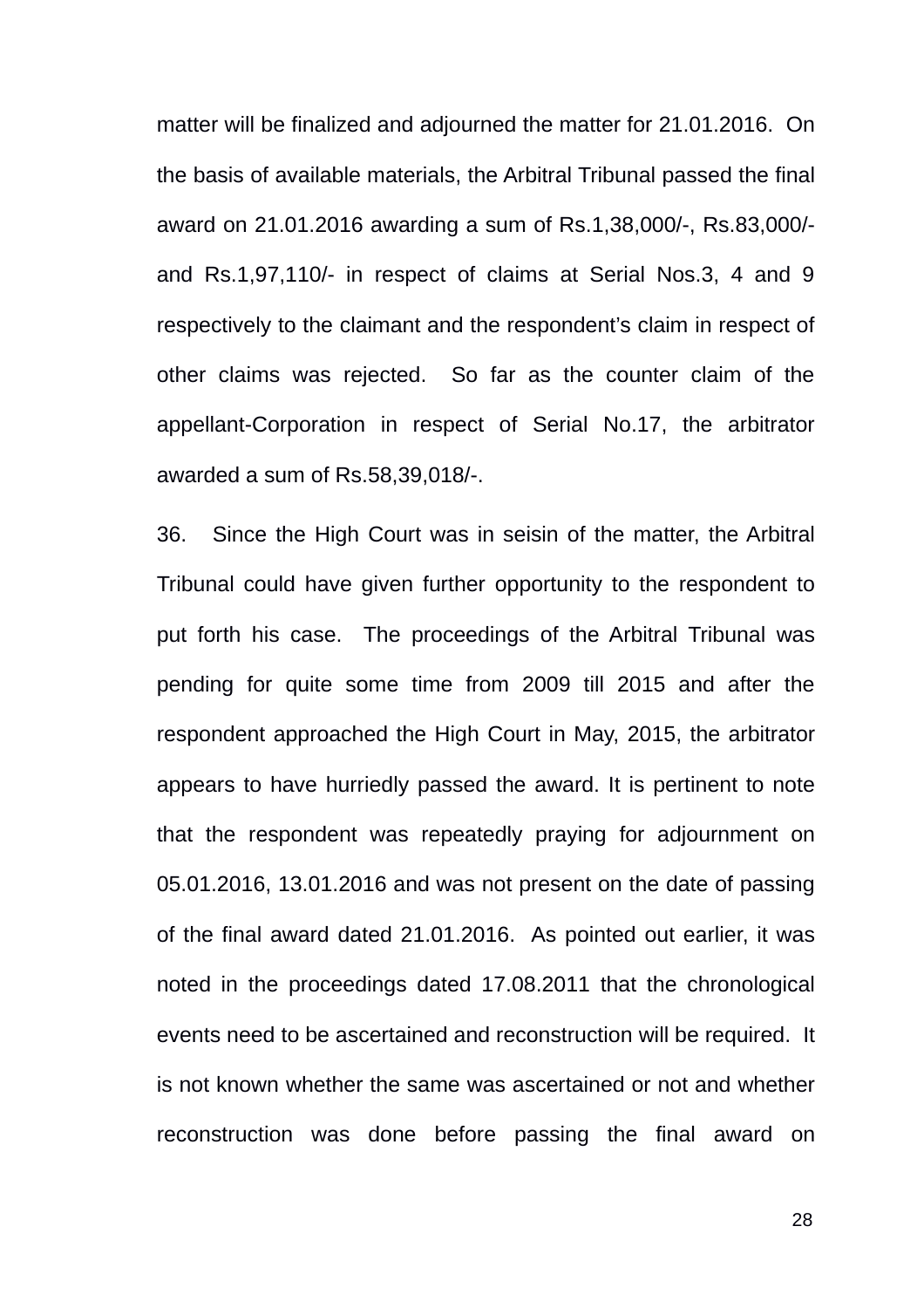21.01.2016. The respondent has made number of claims under various heads. The respondent has to be given an opportunity to substantiate its claim under various heads. In order to do complete justice between the parties and in exercise of power under Article 142 of the Constitution of India, the award dated 21.01.2016 is to be set aside.

37. In exercise of power under Article 142 of the Constitution of India, it is open to the court to mould the relief by safeguarding the interest of parties. The paramount consideration in such cases should be to ensure that there is no injustice caused. In *Raj Kumar*

*and others v. Union of India and another* (2006) 1 SCC 737, this

Court held as under:-

**"19.** …….in exercise of our powers under Article 142 of the Constitution in order to do complete justice to a section of the personnel who would otherwise be placed in an inequitable situation for which the authorities are also partly to blame. It is open to this Court to mould the relief by safeguarding the interest of the parties even while declaring the law. The paramount consideration in such cases should be to ensure that there is no injustice caused……."

38. The phrase "complete justice" engrafted in Article 142(1) is the word of width couched with elasticity to meet myriad situations created by human ingenuity or cause or result of operation of Statute law or law declared under Articles 32, 136 and 141 of the Constitution. (*Vide Ashok Kumar Gupta and another v. State of*